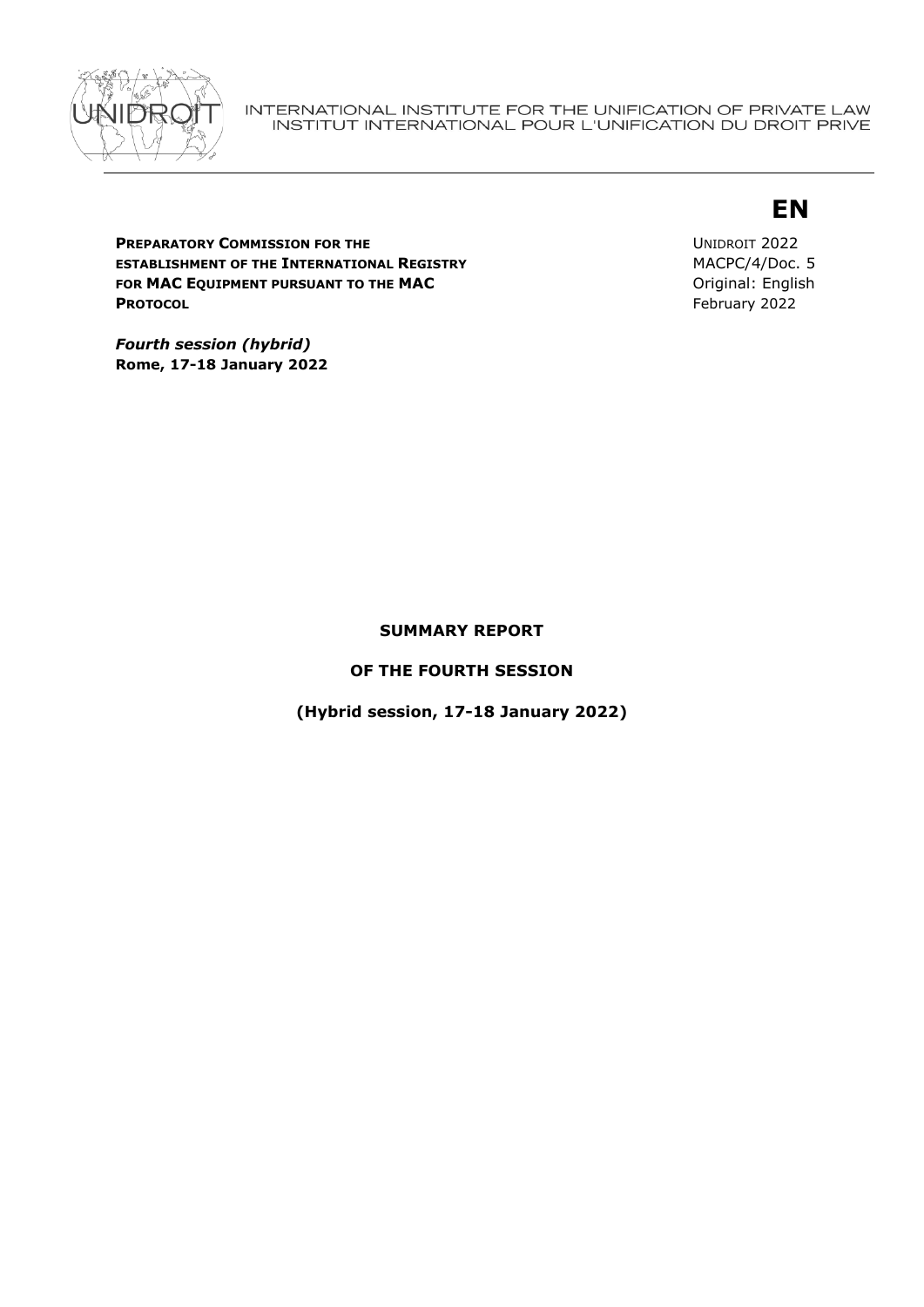## **TABLE OF CONTENTS**

| Item No. 1 | Opening of the session and welcome by the UNIDROIT Secretary-General3                                                                      |    |
|------------|--------------------------------------------------------------------------------------------------------------------------------------------|----|
| Item No. 2 | Adoption of the annotated draft order of business of the session and<br>statements from delegations regarding adoption of the MAC Protocol | 3  |
| Item No. 3 | Consideration of matters relating to the appointment of a Supervisory<br><b>Authority</b>                                                  | 4  |
| Item No. 4 | Updates on the activities of the Working Group to develop draft<br>regulations for the International Registry for MAC equipment            | 6  |
| Item No. 5 | Updates on the activities of the Working Group to draft a request for<br>proposals for the selection of a Registrar                        | 6  |
| Item No. 6 | Timetable and planning of further work                                                                                                     | 15 |
| Item No. 7 | Any other business                                                                                                                         | 15 |
| Item No. 8 | <b>Closing of the session</b>                                                                                                              | 16 |
| Annex I    | List of participants                                                                                                                       | 17 |
| Annex II   | Order of Business                                                                                                                          | 22 |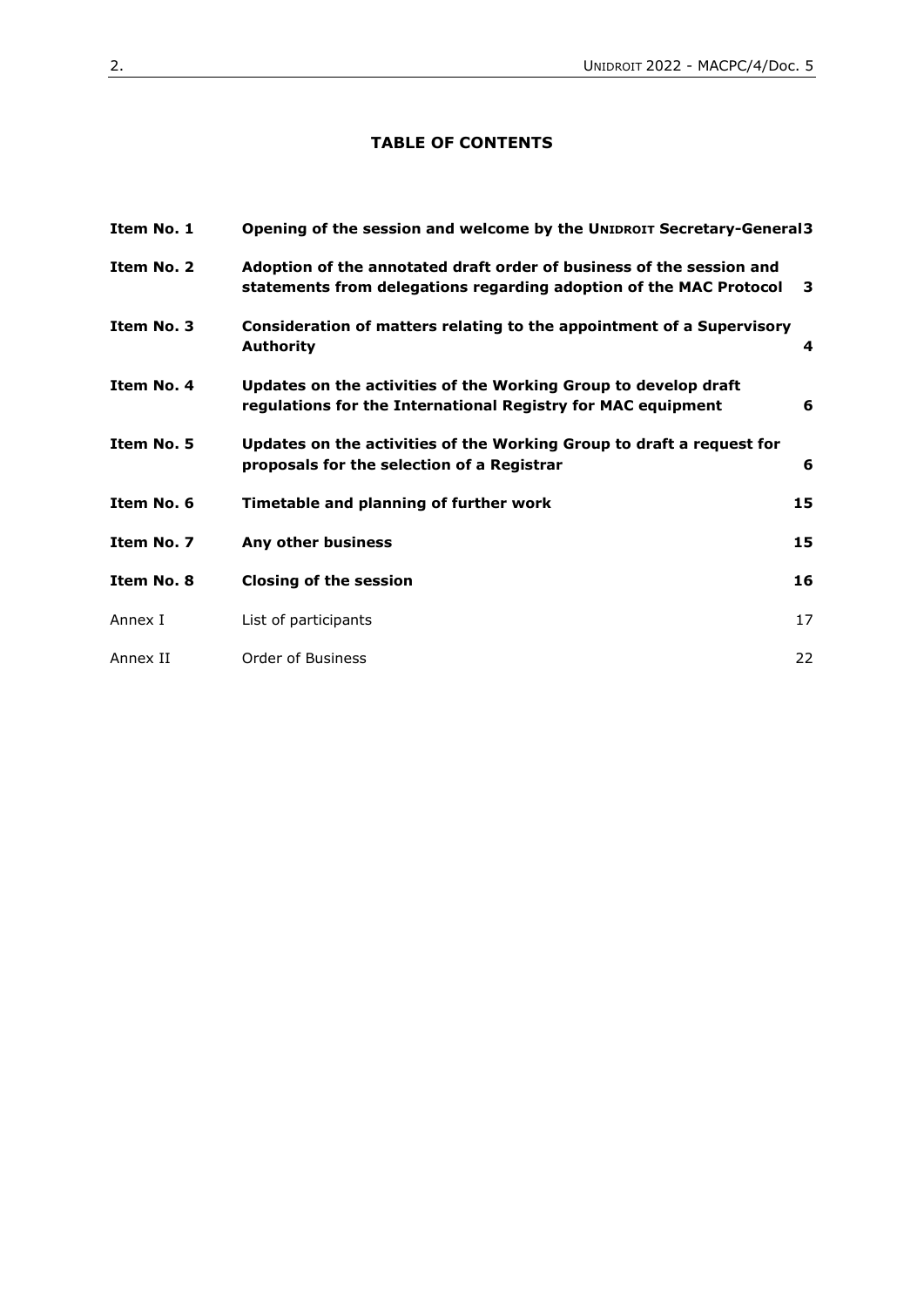1. The fourth session of the Preparatory Commission for the establishment of the International Registry for Mining Agricultural and Construction (MAC) equipment pursuant to the MAC Protocol (the Commission) took place between 17 and 18 January 2022. The session was held as a hybrid event allowing for both in-person and videoconference participation. The Commission was attended by 41 participants from 11 Member States of the Commission, one observing State, one observing Regional Economic Integration Organisation, one observing organisation, *ex officio* observers from the Diplomatic Conference and members of the UNIDROIT Secretariat (the List of Participants is available in Annex I).

#### <span id="page-2-0"></span>**Item No. 1 Opening of the session and welcome by the UNIDROIT Secretary-General**

2. *The Chair* welcomed participants to the fourth session. It was explained that due to the ongoing restrictions on travel caused by the global COVID-19 pandemic, the Commission's fourth session was held in a hybrid format and that the majority of representatives were participating via videoconference. It was noted that simultaneous interpretation for the meeting was available in both English and French.

3. The *UNIDROIT Secretary-General* thanked all representatives for participating in the Commission and expressed hope that the fifth session would be an in-person meeting in Rome. It was noted that substantial intersessional work had been undertaken by the Registrar Working Group in further developing the Request for Proposals (RFP) for the selection of a Registrar and a guidance document regarding the establishment and operation of the Evaluation Committee (EC). It was further noted that progress had also been made regarding the appointment of the Supervisory Authority of the future MAC Registry and in relation to the European Union signing the MAC Protocol.

4. Having verified that representatives of at least eight States were in attendance and quorum had therefore been constituted under Rule 21 of the Rules of Procedure, *the Chair* declared the session open.

#### <span id="page-2-1"></span>**Item No. 2 Adoption of the annotated draft order of business of the session and statements from delegations regarding adoption of the MAC Protocol**

5. The Preparatory Commission adopted the draft Order of Business (MACPC/4/Doc. 1, available in Annex II).

6. *The Chair* invited participants to update the Commission on their activities to implement the MAC Protocol.

7. The Secretary-General noted that the Republic of Ireland had formally become the 16<sup>th</sup> member of the MAC Protocol Preparatory Commission. It was explained that Ireland had initially been invited to attend the Preparatory Commission as an observing State, however, given Ireland's significant contributions to the work of the Preparatory Commission, UNIDROIT had invited Ireland to become a full member of the Preparatory Commission in August 2021, which they duly accepted in September. The Secretary-General congratulated Ireland on their appointment as a full member of the Preparatory Commission and thanked Ireland's representatives for their contributions to the Commission's work.

8. *An observer from the European Union (EU)* noted that the European Commission's proposal for the EU to sign the MAC Protocol had been adopted on 3 December 2021. It was explained that the matter was now being considered by the Council Working Party on Civil Law matters. The Council Working Party had an initial discussion regarding the EU signing the MAC Protocol on 21 December and would have a more substantive discussion at its next meeting on 27 January 2022. It was noted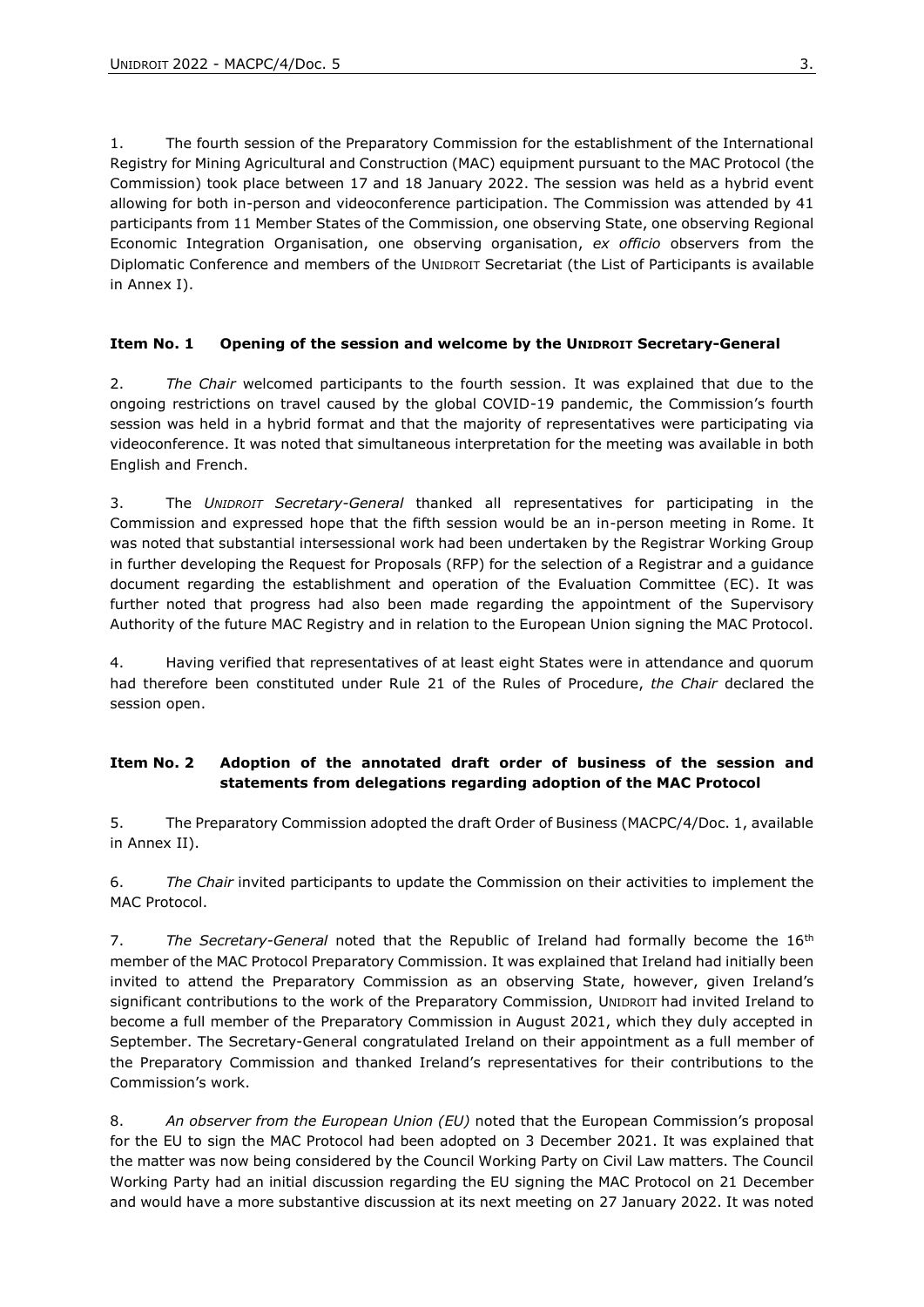that current French Presidency was very supportive of the EU signing the MAC Protocol and that the European Commission had not encountered any opposition to the proposal.

9. *The Secretary-General* noted that in 2021 the Secretariat had sent Notes Verbale to the Embassies of all UNIDROIT-European Union Member States notifying them of the EU MAC Protocol signature process and asking for their support. It was reported that four ambassadors had positively responded and confirmed that their States would actively support the signature process.

10. *A representative of Ireland* asked what the anticipated timeline was for the EU to both sign and then approve the MAC Protocol, noting that EU Member States had to wait for the EU to approve the Protocol before individual Member States could ratify it.

11. *An observer from the European Union (EU)* noted that while it was impossible to provide a specific timeline, if the signature proposal received strong support at the Council Working Party on Civil Law, there would be a case to propose that the approval process be expedited. It was noted that there were technical and procedural steps that needed to be completed between signature and approval. She concluded that the signature process had the additional benefit of having provided translations of the MAC Protocol into all EU languages, which could be found in the annexes to the European Commission proposal.

12. The Preparatory Commission noted the implementation update provided by the European Commission.

#### <span id="page-3-0"></span>**Item No. 3 Consideration of matters relating to the appointment of a Supervisory Authority**

13. *The Chair* invited the Secretary-General to provide an update on matters related to the appointment of a Supervisory Authority.

14. *The Secretary-General* introduced the item, with reference to paragraphs 3 – 10 of the Annotated Agenda (MACPC/4/Doc. 1). It was recalled that at its third session, the PC had invited UNIDROIT to initiate its internal procedures to determine whether the Institute was willing to accept the role of Supervisory Authority.

15. The Secretary-General provided an update regarding the UNIDROIT Governing Council's consideration of the matter at its 100<sup>th</sup> session in September 2021. He explained that the matter was one of the most prolonged and engaged discussions of the entire Governing Council session. In advance of the Governing Council meeting, the Secretariat had provided Governing Council members with a detailed document addressing (i) UNIDROIT's suitability for the role of Supervisory Authority, (ii) how UNIDROIT's governance structures would undertake the Supervisory Authority's functions and (iii) whether UNIDROIT's Statute would need to be amended for it be appointed Supervisory Authority. It was noted that at the outset of the discussion, both the Secretary-General and the UNIDROIT President had expressed the view that UNIDROIT was well positioned to undertake the role of Supervisory Authority as the candidate of last resort and that UNIDROIT would not need to amend its Statute to accept the role.

16. The Secretary-General explained that the Governing Council was unable to agree whether UNIDROIT was suitable to undertake the role of Supervisory Authority. It was further noted that discussions had not moved past the initial matter of whether UNIDROIT would be a suitable candidate for the role. As a result, the other two matters (preferred governance structures and whether the Statute would need to be amended) had not been comprehensively discussed. It was noted that three Governing Council Members had spoked in favour of UNIDROIT undertaking the role, four Governing Council Members had expressed concerns regarding UNIDROIT undertaking the role and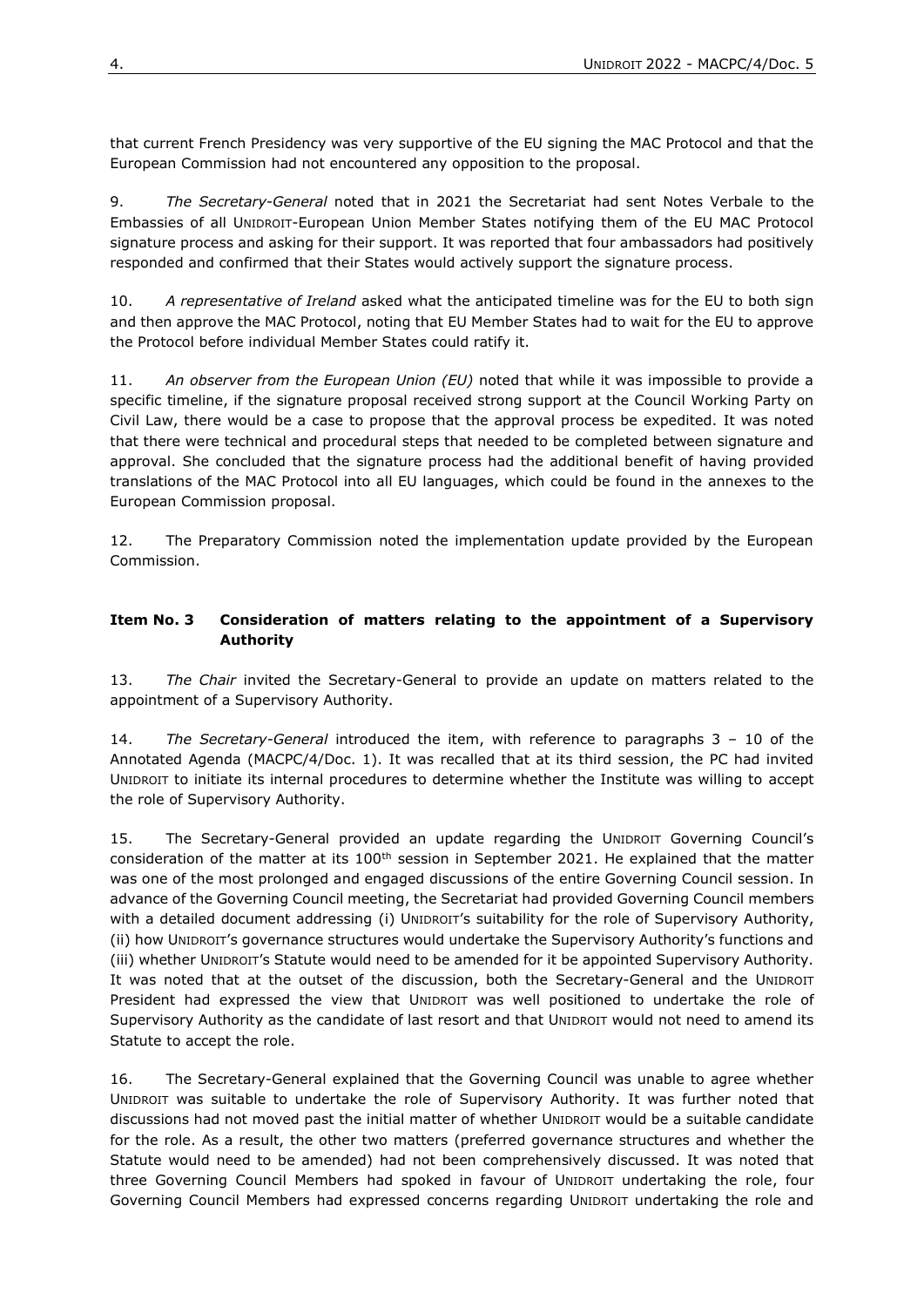three other Governing Council Members had suggested that they were not yet in a position to express a firm view. It was further explained that the Governing Council generally approved matters on the basis of consensus and that it was clear that there had been no consensus on the matter at its [100](https://www.unidroit.org/wp-content/uploads/2021/12/cd-100b-24e.pdf)<sup>th</sup> [session.](https://www.unidroit.org/wp-content/uploads/2021/12/cd-100b-24e.pdf)

17. The Secretary-General explained that there were two main concerns raised by the Governing Council. First, it was noted that some Governing Council Members expressed unease that UNIDROIT and its organs may not have the technical competency and expertise to fulfil the role of Supervisory Authority. It was noted that there appeared to be some confusion regarding what was expected of the Supervisory Authority, as several members expressed concern that UNIDROIT's Governing Council and General Assembly did not have specific expertise in overseeing secured transactions registries. It was suggested that these concerns reflected a misunderstanding regarding the role of the Supervisory Authority, as the technical work would be largely undertaken by a Commission of Experts advising the Supervisory Authority, as with the case of the International Civil Aviation Organization (ICAO), which also did not have such experience, but had accepted and successfully undertaken the role of Supervisory Authority of the Aircraft Protocol International Registry. To address the Governing Council's concerns, the Secretary-General confirmed that the Secretariat would provide further explanation and analysis on the role expected of the Governing Council and the General Assembly in the context of the decision-making process of the Supervisory Authority in its next document for the Governing Council. Second, the Secretary-General explained that some Governing Council Members did not consider UNIDROIT to be the option of last resort until the advantages and disadvantages of establishing a new international entity to undertake the role were properly assessed. It was noted that this solution had been adopted under the Luxembourg Rail Protocol and was an important precedent for some members. To address this issue, the Secretariat confirmed that it would prepare a detailed analysis on the Luxembourg Rail Protocol's process to submit to the Governing Council in advance of its 101<sup>st</sup> session in May/June 2022.

18. Finally, the Secretary-General reaffirmed that UNIDROIT could not accept an appointment as Supervisory Authority without a guarantee of financial support from interested States and the private sector, which would be required to support the Supervisory Authority's operation in advance of the MAC Protocol's entry into force. It was noted that should UNIDROIT undertake the role, it had forecasted that it would cost 118,000 euro annually to perform the role of Supervisory Authority until the MAC Protocol entered into force. It was explained that this sum was considerably lower than the amount requested by ICAO when it became the Supervisory Authority of the Aircraft Protocol Registry. It was noted that UNIDROIT would be unable to accept the role without funding being confirmed and suggested that participating States should work individually with the Secretariat on this matter. The Secretary-General concluded by explaining that there should be adequate time for UNIDROIT to complete its internal procedures to accept the role of Supervisory Authority in 2023, should that be the will of its governing bodies.

19. *The Chair* opened the floor for interventions.

20. *A representative of the United Kingdom* queried whether there were any developments regarding other potential candidates. *The Secretariat* explained that all organisations approached as potential candidates in 2020 and 2021 were either unwilling or unable to undertake the role. The Secretariat noted that the only organisation that had not given a definitive answer was the United Nations Conference on Trade and Development (UNCTAD). It was further noted that UNCTAD had not been particularly responsive on the issue and had not been able to provide even a preliminary indication of whether it would be interested in discussing its suitability to undertake the role. The Secretariat concluded that UNCTAD's lack of interest in the role indicated that it was not a viable candidate.

21. *A representative of the United States* expressed support for UNIDROIT continuing its internal processes to consider whether it could accept the Supervisory Authority role.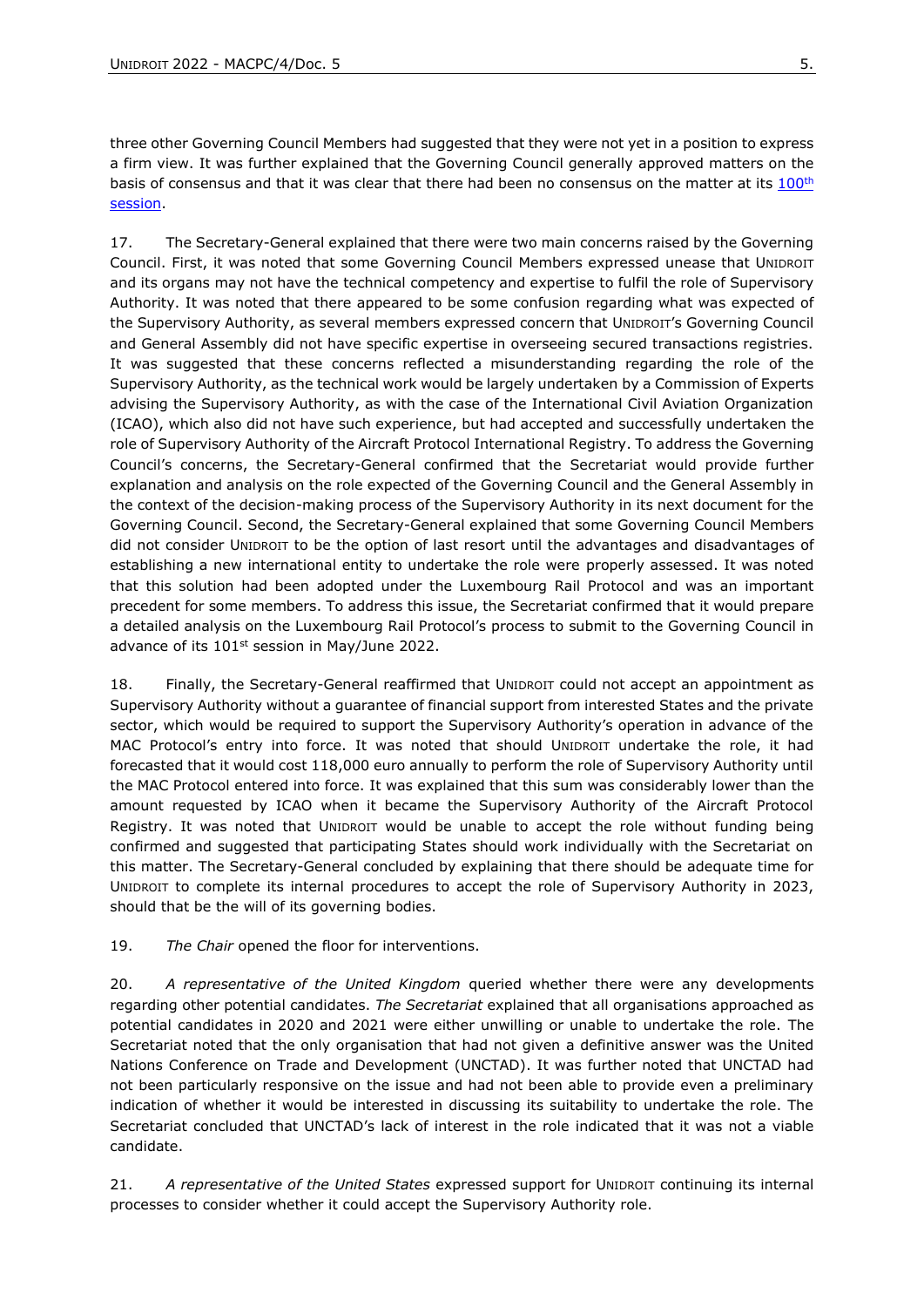22. *The Secretariat* noted that, should the Preparatory Commission invite UNIDROIT to continue its consideration of whether it could accept the role of Supervisory Authority, the Secretariat would contact interested States in relation to whether they would be in a position to make a future voluntary contribution to finance the Supervisory Authority's operation. The Secretariat explained that one of the concerns raised at the Governing Council meeting had been that States would not provide financing to support the operation of a Supervisory Authority and that the process should therefore be slowed down. The Secretariat concluded that any offers of financial support made to support the Supervisory Authority's future operation made before the Governing Council's  $101<sup>st</sup>$  session in May/June 2022 would address the Governing Council's concerns regarding financing and might improve the prospect of the Governing Council agreeing to UNIDROIT undertaking the role.

23. *The Preparatory Commission noted that the International Fund for Agricultural Development (IFAD) and the United Nations Conference on Trade and Development (UNCTAD) were no longer candidates to undertake the role of Supervisory Authority.*

24. *The Preparatory Commission invited UNIDROIT to continue its internal procedures to determine whether the Institute was willing to accept the role of Supervisory Authority and report back to Preparatory Commission at its 5th session.* 

25. *The Preparatory Commission requested that the Secretariat contact Preparatory Commission members and encourage them to provide the funding necessary for a Supervisory Authority to be appointed and for it perform its functions until the MAC Protocol entered into force.*

## <span id="page-5-0"></span>**Item No. 4 Updates on the activities of the Working Group to develop draft regulations for the International Registry for MAC equipment**

26. *The Chair* invited the Chair of the Regulations Working Group to provide an update on the development of the draft regulations for the MAC Registry.

27. *The Chair of the Regulations Working Group* reminded the Commission that at its third session it had approved the draft regulations and deemed them sufficiently developed for inclusion as an annex to the RFP. It was explained that while there were some unresolved issues in the draft regulations, it had been decided that there was no need to convene an additional meeting of the Regulations Working Group until a Registrar had been contracted to design the registry.

28. The Chair of the Regulations Working Group noted that during its fourth session, Germany had made a scrutiny reservation in relation to regulation 5.18, which provided rules regarding the circumstances in which the Registry itself could amend a registration in accordance with a court order. It was explained that Germany had withdrawn its scrutiny reservation during the intersessional period and that there was no further need to amend regulation 5.18.

29. *The Preparatory Commission noted the Chair of the Regulations Working Group's report.* 

#### <span id="page-5-1"></span>**Item No. 5 Updates on the activities of the Working Group to draft a request for proposals for the selection of a Registrar**

30. Before discussing Item 5, *the Chair* requested that any participant representing a non-State observer institution that might have an intention to submit a tender or be involved with the submission of a tender to leave the meeting. The Chair then requested that the Chair of the Registrar Working Group update the Commission on the preparation of the draft RFP.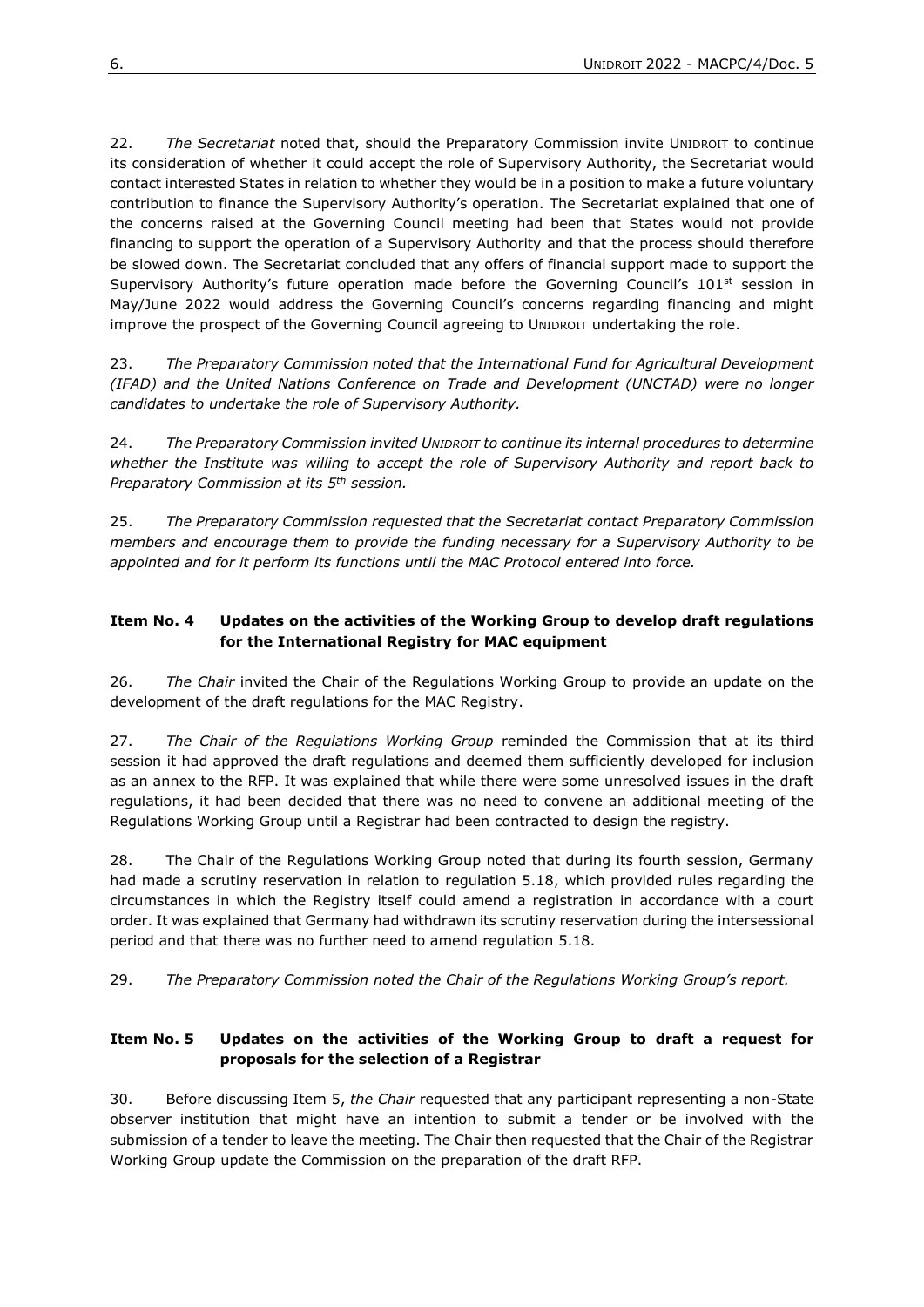31. *The Chair of the Registrar Working Group* recalled that the Preparatory Commission, at its Third Session, had expressed its appreciation and general approval of the RFP, but had requested the Registrar Working Group to conduct some additional work, particularly regarding the evaluation criteria and methodology for the procurement process. The Preparatory Commission had also requested that the RFP be reviewed by an additional set of experts nominated by Preparatory Commission Member States. In this regard, the Registrar Working Group had met twice intersessionally to complete the work that had been requested on the RFP. The Registrar Working Group also developed a Guidance Document (see MACPC/4/Doc. 3) for the Evaluation Committee, which would be appointed to evaluate the proposals received in response to the RFP. The Chair of the Registrar Working Group expressed particular appreciation for the support offered by experts from Australia, Ireland, USA, Japan, and Ghana, as well as from ICAO, in this process.

#### **Content of the RFP**

32. The Chair of the Registrar Working Group drew the Commission's attention to MACPC/4/Doc. 2 (Draft RFP). It was noted that between Paragraph 1 and Paragraph 100, only a limited number of linguistic changes had been made intersessionally. The Chair welcomed comments on these Paragraphs.

33. *A representative of Australia* raised a query with regard to the 5-year term noted in Paragraph 10 of the RFP. This referred to the appointment of the Registrar for a period of 5-years, but was unclear as to when the 5-year period would start (at the signing of the contract, or at the entry into force of the MAC Protocol). It was noted that this 5-year period was also referenced in other parts (including Paragraph 173) of the RFP. The representative suggested that it would be preferable for the 5-year period to begin at the entry into force of the MAC Protocol, as this would allow sufficient time for the Registrar to recover its investment in the MAC Registry.

34. *The Secretariat* clarified that the original intention had been for the period of 5-years to start from the point of signature of the contract. This was designed to allow flexibility for both parties. *A representative of Spain* agreed, noting that the contract not only related to the operation of the Registry, but also its design and implementation. It was queried whether the 24-month period for the Supervisory Authority to review the reappointment of the Registrar should be reconsidered.

35. *The Secretariat* noted that this 5-year period was mentioned in Article XIV (5) of the MAC Protocol, and in Resolution 1 of the Diplomatic Conference of the MAC Diplomatic Conference. The Secretariat noted that it would seek specific feedback on this matter from Sir Roy Goode, who was the Rapporteur of the Diplomatic Conference and the author of the Official Commentary, and revert back to the Preparatory Commission accordingly on how to align the RFP with the MAC Protocol. It was noted that one possibility could be to structure a contract in two parts with (i) an initial build and implementation phase of the registry and (ii) a formal 5-year appointment of the Registrar at the point of entry into force of the MAC Protocol.

36. On the second day of the Preparatory Commission's session, the Secretariat presented MACPC/4/Doc. 4, which proposed additional changes to Paragraphs 10, 173, and 151.

37. With regard to the new drafting for Paragraph 173, *the Secretariat* explained that in order to reach consistency with the MAC Protocol and the Resolution 1 of the MAC Protocol Diplomatic Conference, the contract between the Registrar and the Supervisory Authority would be structured in a manner that covered an initial period during which the Registrar would build and implement the registry, and a second period starting on the date of entry into force of the MAC Protocol when the Registrar would formally be 'appointed' to operate the Registry for 5 years.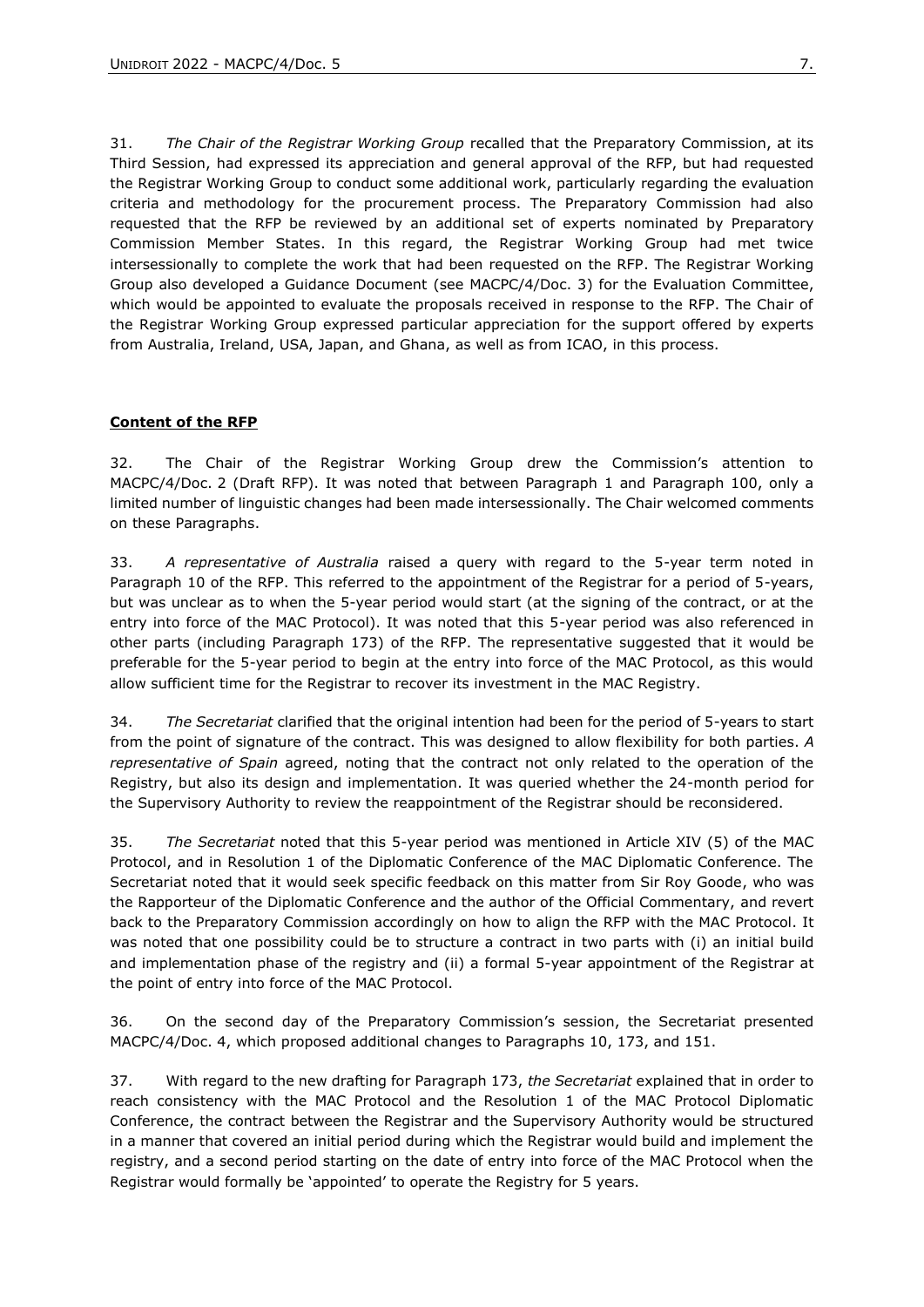38. *The representative of the United Kingdom* queried what would happen during the period where the design and implementation of the registry was complete, but the MAC Protocol had not entered into force. *Other representatives* clarified that during this period, the registry would be on 'hold'. It was noted that the contract would impose several other obligations on the Registrar, such as promoting the MAC Protocol and the registry, which would all continue to exist in this 'holding' period.

39. *The representative of Spain* queried if a timeframe was necessary for the design and implementation of the registry, given that the contract would impose several different obligations in any case. It was clarified by the *Chair of the Registrar Working Group and the Secretariat* that such a timeframe was a useful tool to measure the performance of the registrar. Additionally, the timeframe stipulated in the RFP was based on market research and input from registrars regarding the minimum amount of time that building such a registry would require. As such, it would not impose a significant burden on a registrar. It was further noted that it was not realistically possible to build a well-functioning registry in a significantly shorter period, should the MAC Protocol receive the ratifications necessary for entry into force faster than anticipated.

40. *The representative of the United Kingdom* noted that items such as ancillary services could also be provided by the registrar before entry into force of the MAC Protocol. It was queried whether, in the case the MAC Protocol did not enter into force for a long time after the implementation of the registry, the registrar had any obligation to maintain the registry and keep it up to date.

41. *The updated drafts of Paragraphs 10 and 173, as found in MACPC/4/Doc. 4 were approved by the Preparatory Commission.* 

42. The Chair of the Regulations Working Group requested that before finalisation of the RFP, all references to the Draft Regulations should be verified. The Preparatory Commission agreed and asked the Secretariat to review all references to the Draft Regulations in the RFP.

43. With regard to Part 3 and Part 4 of the RFP, no objections were raised and the Preparatory Commission approved the drafting.

44. *The Rapporteur* noted that requiring both performance guarantees and insurance would add extra costs. *The Secretariat* clarified that performance guarantees were non-mandatory, whereas insurance was mandatory. This was designed to give the Supervisory Authority some flexibility in this regard. It was added that the contracts matrix made available to the bidders would allow them to note anything which would increase their costs.

45. *The Chair of the Registrar Working Group*, with support from the *Secretariat*, noted that Part 5 of the RFP contained most of the substantive changes. Additional specificity had been introduced into the process of submitting a bid, by means of requiring bidders to complete 9 standardised forms.

46. The overall evaluation process had also been divided up into four phases, the first of which was a pass/fail test based on forms designed to determine the eligibility of bidders to participate, the second related to an evaluation of the technical proposal of the bidders, the third related to an oral evaluation, and the fourth related to the evaluation of the financial proposals of the bidders. *The Chair of the Preparatory Commission* welcomed comments on Part 5 of the RFP in a section-bysection manner, giving the floor to the Chair of the Registrar Working Group to explain each section accordingly.

47. With regard to Paragraphs 138 and 139, it was noted that while clarifications (under Paragraph 138) would be discussed and released by the Registrar Working Group, should an addendum to the RFP become necessary (Paragraph 139), this decision would need to be made by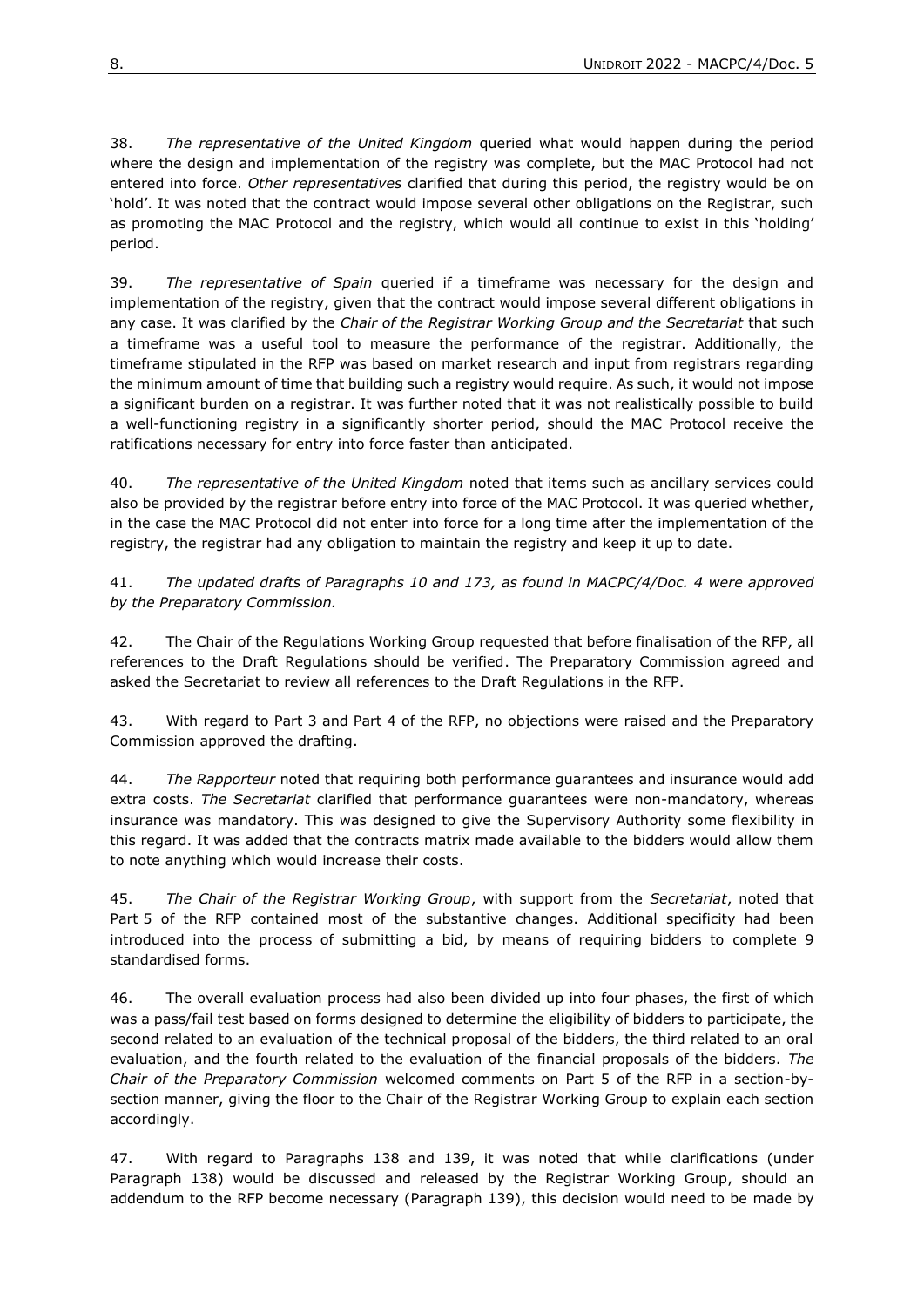the Preparatory Commission. *A representative of the United Kingdom* noted that the language of Paragraph 139 needed to be improved to clarify that the Preparatory Commission would have the power to cancel the entire RFP process.

48. It was noted that Paragraph 147 was designed to allow a broad range of bidders to participate, rather than limiting the potential bidders to those that had specific experience in setting up international registries. *The Chair of the Registrar Working Group* noted that further clarity could be provided in order not to restrict entities from bidding should they not have customer references related to registries the bidder had designed in the past. *Representatives of Ireland and Spain* agreed with this proposition. It was noted that alternative drafting to address this issue would be provided later in the meeting.

49. With regard to Phase II on the Technical Proposal Evaluation, *the Chair of the Registrar Working Group* informed the Preparatory Commission of the two different (stratified and unstratified) evaluation methodologies which would be used, depending upon the number of bids received. It was noted that specific details regarding these methodologies were presently only available in the Evaluation Committee Guidance Document, and that the Preparatory Commission was invited to comment on whether the RFP itself should also clearly specify these methodologies. It was noted that the decision of the Preparatory Commission on this matter would determine how many sheets from Form 4 would be shared with the bidders.

50. *The Secretariat* explained that international best practice allowed for both approaches, whereby some organisations clearly outlined the evaluation methodologies in the RFP, whereas others did not. It was noted that where the methodologies were clearly outlined, there was greater risk that the bidders would try to manipulate them to attain a higher score, especially considering that this step of the process was already based on a self-evaluation mechanism. *A representative from the United States* recommended that details of the evaluation methodology should be specified in the RFP, even if the language used was different from that found in the Evaluation Committee Guidance Document. It was noted that the Evaluation Committee's discretion in selecting the methodology should also be reflected in the RFP.

51. *The Secretariat* detailed the stratified and unstratified methodologies to the Preparatory Commission, noting that the stratified methodology would produce results which grouped most bidders that met a certain threshold of compliance to the technical requirements, and allotted them similar scores, whereas the unstratified approach would allot very specific scores to individual bidders based on their level of compliance. As such, the stratified approach would be used in the case where the total number of bids was low (12 or less), and the unstratified approach would be used where the total number of bids was high (more than 12).

52. *A representative of Ireland* noted that in the unstratified scorecard, the scoring was not detailed enough, and could be improved by adding additional decimal points*. It was agreed that one additional decimal point should be included*.

53. Several participants agreed that a shorter/summarised version of the evaluation methodologies should be included in the RFP, including criterion for selecting the methodology to be used. Such an approach would give flexibility to the Evaluation Committee, and also reduce the risk of protest by bidders. It was noted that the Secretariat would provide drafting to facilitate this later in during the meeting. It was also agreed that Form 4 would only display Sheet 1 for the bidders as the detailed tables and methodologies for the calculation of the scores was not being shared with the bidders.

54. *A representative of the United Kingdom* noted that the RFP should provide that the Evaluation Committee would examine all the self-assessments submitted by the bidders and that it would be in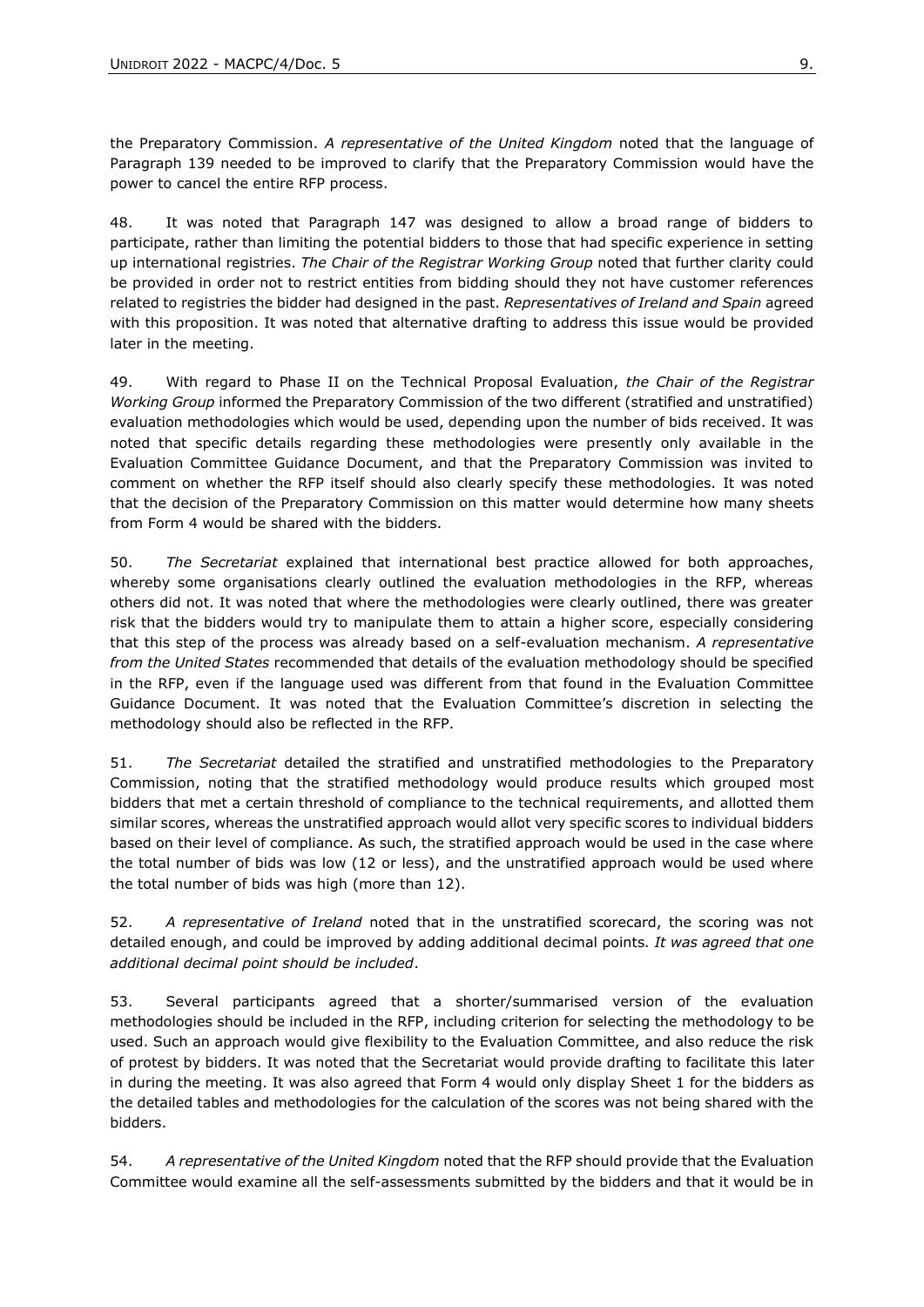a position to adjust the scores as appropriate. *This was agreed and it was noted that the Secretariat would provide the requisite drafting later in the meeting*.

55. On the second day of the Preparatory Commission's session, the Secretariat presented updated drafting as part of MACPC/4/Doc. 4 with regard to Paragraphs 151 and 152. *This was approved by the Preparatory Commission*.

56. With regard to oral presentations, it was noted that all bidders would be asked the same questions. The questions would be determined once all the bids had been received. It was also noted that the technical scores would not be re-evaluated after the oral presentations.

57. With regard to the evaluation of the financial proposals, *the Chair of the Registrar Working Group* noted that the Group had determined not to recommend making any distinction between the build and operation costs.

58. *The Chair of the Registrar Working Group* and the *Secretariat* explained the debriefing process which had now been included in the RFP in order to avoid protests and conflicts after the selection of the preferred bidder. The debriefing process followed best practices used by the United Nations. It was noted that a dispute settlement mechanism was deemed not to be necessary, and not within the resources of UNIDROIT or the Preparatory Commission.

59. With regard to Paragraph 176(c), it was noted that a new optional deadline for submitting notices of intent to submit a bid had been included. This could serve as a helpful indication to the Preparatory Commission as to whether the deadline for final submission of the bids should be extended.

60. With regard to Paragraph 178, *a representative of Ireland* noted that further clarity should be provided in the reference to the members of the Preparatory Commission. *This was agreed and would be reflected accordingly*.

#### **RFP Annexes**

61. No objections were raised with regard to Annex 1, Annex 2, Annex 3, Annex 4, Annex 5, and Annex 6 of the RFP. It was noted that Annex 3 now included references to Part 2 of the RFP, ensuring that both were fully aligned. It was further added that Annex 3 was the basis of the Form 4 on technical requirements.

62. *A representative of Australia* noted that additional clarity should be added to Item F1 3.1 of Annex 3 with regard to languages. It should be stated that this was only with regard to the website of the registry, and not the content of the registration(s). *This was agreed*.

#### **RFP Forms**

63. With regard to Form 1 on identification of the bidder*, a representative of Spain* queried if the RFP should specify the type of documentation which a bidder would need to include in order to indicate whether the State in which it was located supported its bid. *The Chair of the Registrar Working Group* suggested that it would preferable to leave this open ended, as it was in the bidder's best interest to include as strong a letter as appropriate.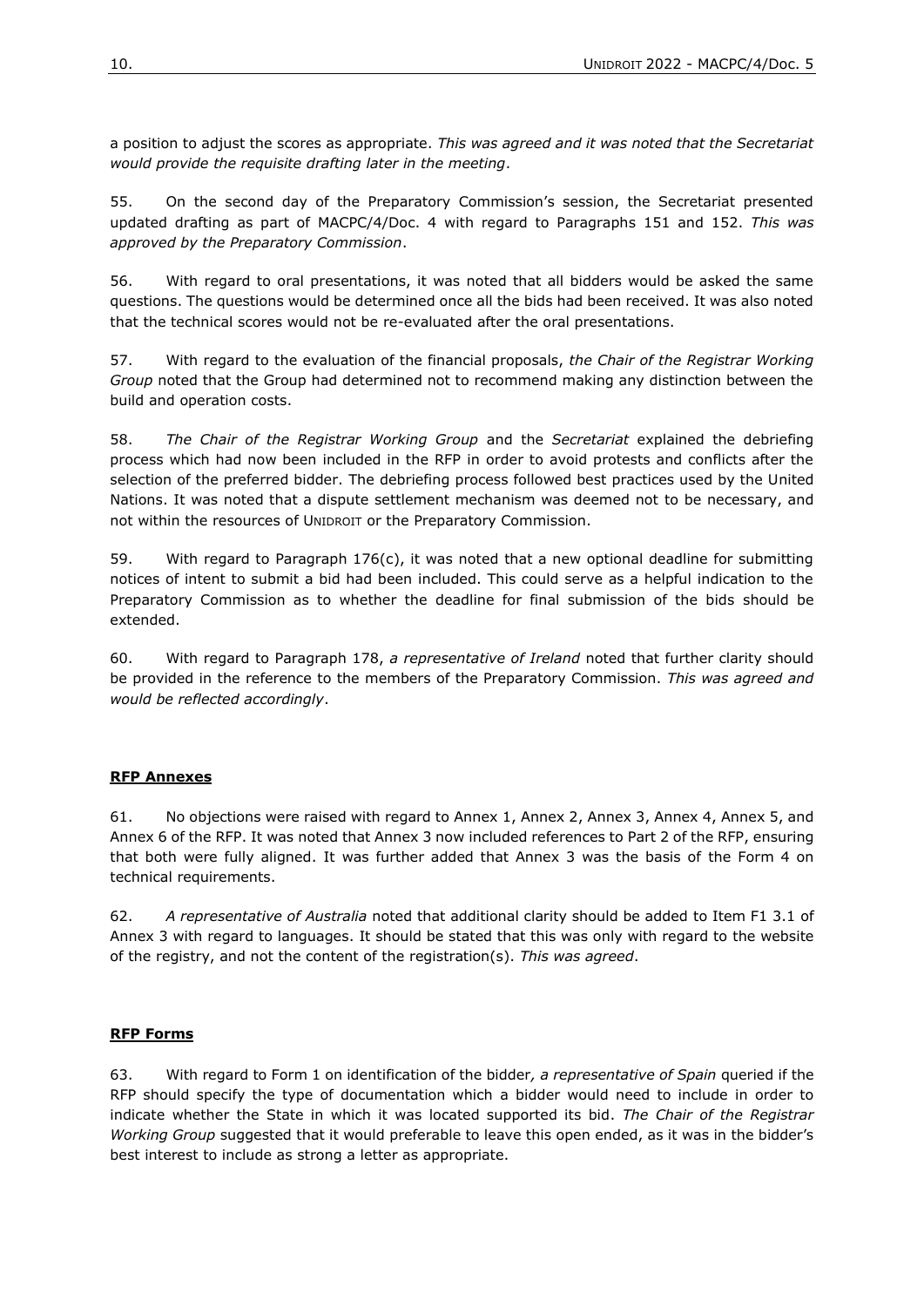64. *The Secretary-General* queried if the nationality of the bidder, with regard to the strength of the legal system and respect for the rule of law within that country, should be considered as a factor when determining the suitabi4lity of a bidder for the role of the registrar. *The Chair of the Registrar Working Group* queried if this should be part of the eligibility criteria, or should it be reflected in the evaluation process in some other manner. *The Secretariat* suggested that one possible way of addressing this matter would be to award 5 additional points to a bidder from a Contracting State of the Cape Town Convention, or a State deemed, by some internationally approved methodology, to have an adequate level of adherence to the rule of law.

65. While it was acknowledged by some participants that the ability for a court to enforce against the Registrar might be affected by whether a particular country had adopted the treaty, *several participants* noted that in the case of the MAC Registry, the relevant treaty would be the MAC Protocol, and that limiting the bidders to those based in MAC Protocol contracting States would not be a viable option. Additionally, the question of adherence to the rule of law in a particular country had no connection to whether that country was party to the Cape Town Convention.

66. It was queried as to what would be the criteria to determine the nationality of the bidder. *Several participants* suggested that Article 44(1) of the Cape Town Convention provided an appropriate test to determine the nationality of the bidder, based on domestic court jurisdiction: "The courts of the place in which the Registrar has its centre of administration shall have exclusive jurisdiction to award damages or make orders against the Registrar."

67. *A representative of Australia and a representative of the United Kingdom* emphasised the importance of a sophisticated legal system being present wherever the registry was to be located, noting that Article XIX (5) of the MAC Protocol gave the court the ability to order the Registrar to discharge a particular registration upon specific requirements being met.

68. *A representative of South Africa* emphasised the importance of trust in the national court system in the location where the registry would be located. It was added that assessing the rule of law was a politically sensitive and subjective matter. It was suggested that the Commission should refrain from adopting an approach that could be subjective or politically sensitive. It was noted that one way to address this issue could be to ask bidders to indicate how their host jurisdiction would ensure trust and confidence concerning the enforcement of the rule of law for matters related to the MAC Protocol registry. It was noted that while ratification of the MAC Protocol would help in this regard, it was not a fundamental issue.

69. *The Chair of the Registrar Working Group* summarised that there was not significant support for restricting the RFP, or awarding extra points to a particular registrar, from a Cape Town Convention contracting State, or a Member State of UNIDROIT. It was noted that one mechanism to assess the rule of law could be to request bidders to submit an expert opinion on the rule of law in their jurisdiction as part of their bid. This would allow the Evaluation Committee to make a judgement on the matter accordingly. It was noted that including the matter in the RFP was a difficult and sensitive issue.

70. *The Secretary-General* reiterated the importance of the registry being based in a jurisdiction which embodied legal confidence and a high level of assurance to the international community that the courts would enforce the applicable legal framework in an adequate and expedient manner concerning matters of application of the Convention involving the registry. It was noted that while additional points should not be given, a points deduction could be considered for countries where there was a very clear rule of law issue.

71. *A representative of Australia* suggested that this matter could be resolved by including an additional question in Form 2, requesting bidders to confirm the State in which the registrar would have its centre of administration. This would allow the Evaluation Committee to determine the court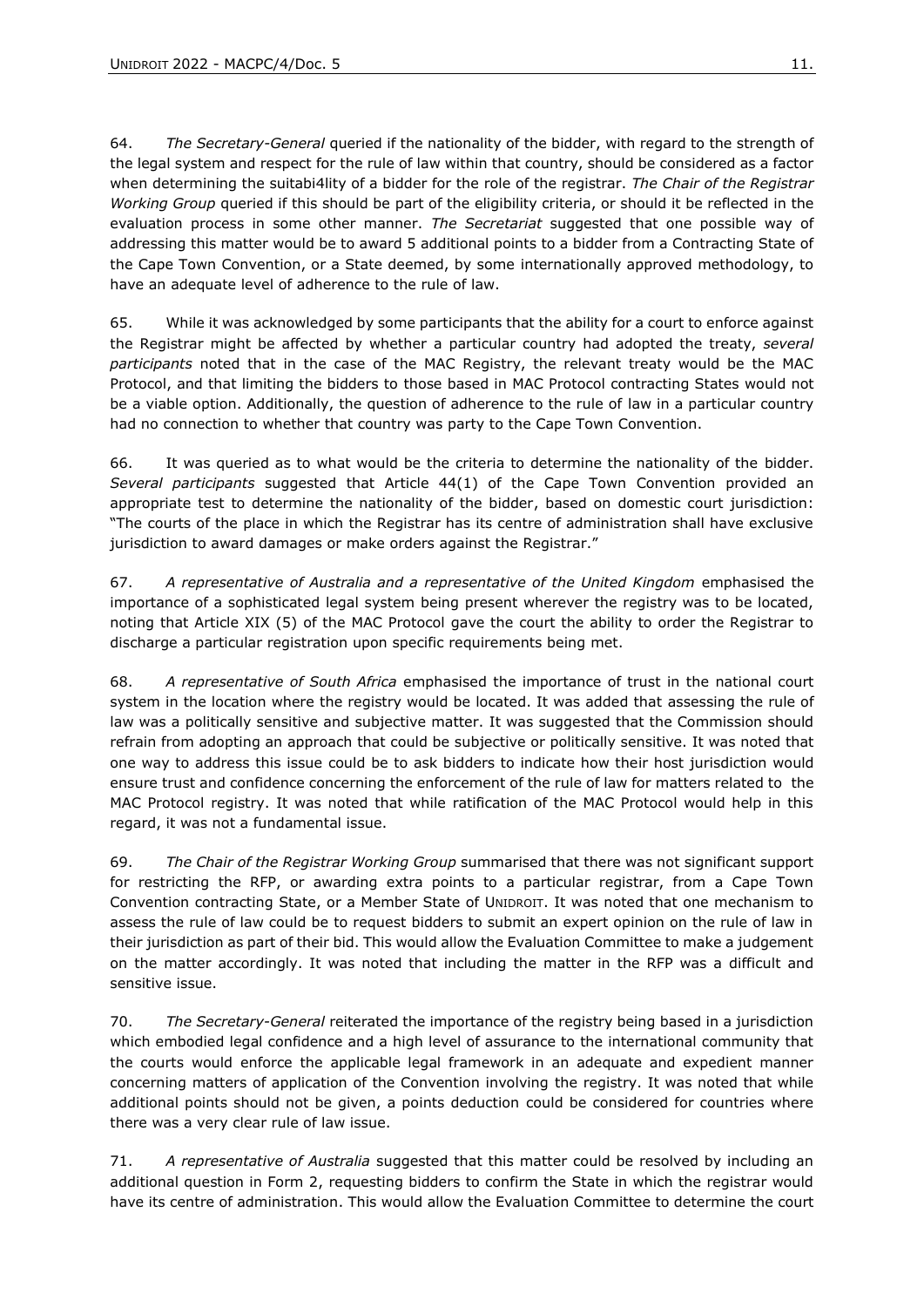which would have jurisdiction over the Registry. Additionally, more language could be added to Paragraph 147 to allow the Evaluation Committee to exclude bidders located in jurisdictions that would not provide sufficient legal certainty in resolving disputes involving the Registry. *A representative of the United Kingdom* noted that should language be added to Paragraph 147, an additional question should also be added to Form 2 to request the requisite information from bidders. This solution would require the Evaluation Committee to make a decision on this matter at an early stage in the evaluation process, rather than towards the end. *A representative of Spain* agreed with this proposition, and noted that global indices in this regard could be considered.

72. *The Secretariat* noted that the World Justice Project maintained a Rule of Law Index that could be considered as a benchmark in this regard.

73. *The Chair of the Registrar Working Group* expressed support for a two-fold test under which an index could first be considered, and thereafter the bidder would be invited to submit evidence with regard to the rule of law in their jurisdiction.

74. *A representative of South Africa* expressed support for this solution and noted that specific factors such as legal certainty, independence of the judiciary, and other similar objective factors were preferable to a general consideration of the rule of law, which was often measured using many different factors.

75. *The Chair of the Preparatory Commission* requested the Secretariat to propose some language addressing this matter to include in the RFP later in the session.

76. On the second day of the Preparatory Commission's session, t*he Chair of the Preparatory Commission* invited the Secretariat to present an updated draft of Paragraph 147 of the RFP, as well as a new question in Form 2 to address the issue of the importance of the rule of law in the centre of main administration of the Registrar. *The Secretariat* noted the proposed drafting was designed to focus on issues of access to justice regarding civil litigation, while avoiding political sensitivities. The proposed drafting requested bidders to submit references to support their claims. It was added that the new question in Form 2 would be supplemented by additional guidance in the Evaluation Committee Guidance Document which would refer the Evaluation Committee to items such as the Civil Justice Index of the World Justice Project's report. However, the Civil Justice Index would only be considered by the Evaluation Committee as a non-binding source of information.

77. With regard to the updated drafting of Paragraph 147, *a representative of Australia* noted that while the original text was referring to the bidder, the new text inserted was primarily referring to the centre of main administration of the registrar, which might be different from the bidder. As such, it was recommended that the two sentences be separated. It was also noted that the civil justice issue was relevant on its own, and should be in a separate sentence. As such, it was recommended that the sentences should be separated. *This was supported by other members of the Preparatory Commission and approved*.

78. *The Chair of the Registrar Working Group* recommended replacing the references to centre of administration of the 'Registry' to centre of administration of the 'Registrar', in order to be consistent with the Cape Town Convention.

79. *A representative of the United Kingdom* suggested that Form 2 should also require bidders to expressly indicate their centre of administration. *This was supported and approved*.

80. A representative of the United States of America noted the political sensitivity around the term 'showing stability'. It was clarified that this term referred to financial stability of the bidder and would be amended to clarify the matter.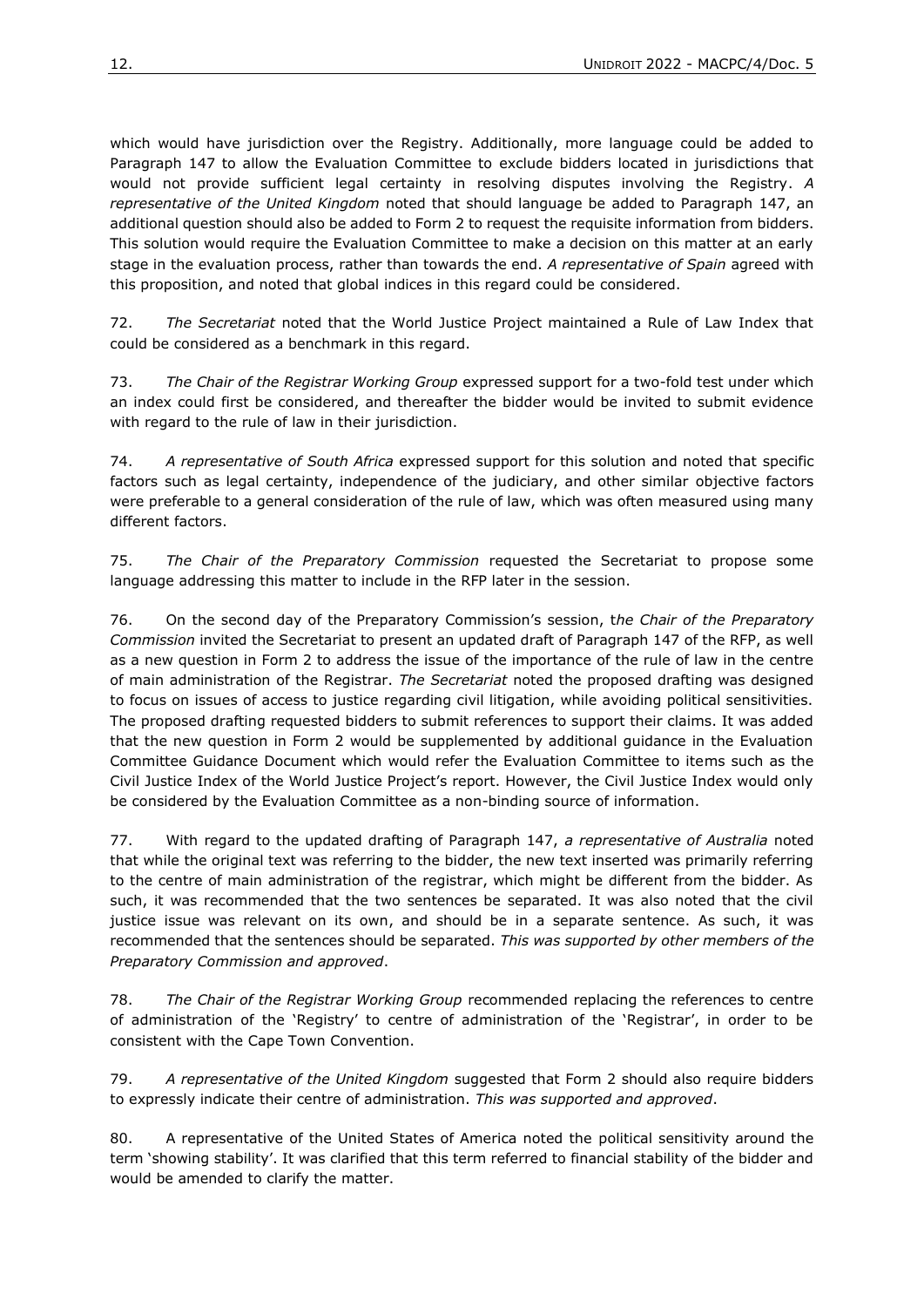81. *A representative of South Africa* queried if specific reference should be made to the provisions of the Cape Town Convention under which a court might be asked to adjudicate on matters related to the registry. *The Chair of the Registrar Working Group* suggested that this might not be necessary. *A representative of Spain* agreed with the Chair of the Registrar Working Group, but noted that it would be helpful to indicate to bidders why civil justice was an important factor (because the centre of administration would have jurisdiction over the registrar and its courts would have power to issue orders to direct the registrar to act in a particular way). *This was supported by the Preparatory Commission, and it was noted that it would be included in a footnote to the new question*.

82. *The Preparatory Commission approved the drafting, subject to the changes proposed above.*

83. The Preparatory Commission raised no objections to Form 2 and approved the text, noting that additional questions with regard to the rule of law issue would be further discussed later in the meeting.

84. *The Preparatory Commission raised no objections to Form 3 and approved the text.*

85. With regard to Form 4, it was noted that the Preparatory Commission had already discussed the matter and that only Sheet 1 would be shared with the bidders. It was noted that this was to ensure that bidders did not inflate their scores, which would be possible should the scoring tables also be shared with them. Additionally, it was reiterated that the self-assessments in Form 4 would be assessed and adjusted by the Evaluation Committee to the extent necessary.

86. *The Chair of the Registrar Working Group* queried whether the RFP needed to define the terms 'Compliant', 'Partially Compliant', and 'Not Compliant'.

87. *A representative of Australia* suggested that the term 'Compliant' could be replaced with 'Fully Compliant', which would make the terms self-explanatory. *Other representatives supported this proposition*.

88. *The Secretariat* noted the challenges associated with providing specific definitions in this regard, as introducing such definitions risked causing additional confusion.

89. *A representative of Australia* suggested that bidders could be required to provide additional information in cases where they had indicated partial compliance to a particular item. *The Secretariat* noted that Form 4 allowed bidders to submit additional notes regarding their indicated level of compliance. It was queried as to whether this section needed to always be filled in by the bidders.

90. The Preparatory Commission deliberated whether documentation should be requested from bidders regarding every self-assessment item in Form 4. *It was agreed that this would not be necessary. It was also agreed that bidders would only be required to provide an explanation in column H of the spreadsheet in circumstances where they had indicated partial compliance to a particular item. In other cases, giving additional information would be purely optional*.

91. *The Preparatory Commission raised no objections to Forms 5, 6, 7, 8, and 9, and approved them.*

#### **Evaluation Committee Guidance Document**

92. *The Chair* invited the Chair of the Registrar Working Group to introduce MACPC/4/Doc. 3, which was a Guidance Document for the Evaluation Committee, and opened the floor for comments.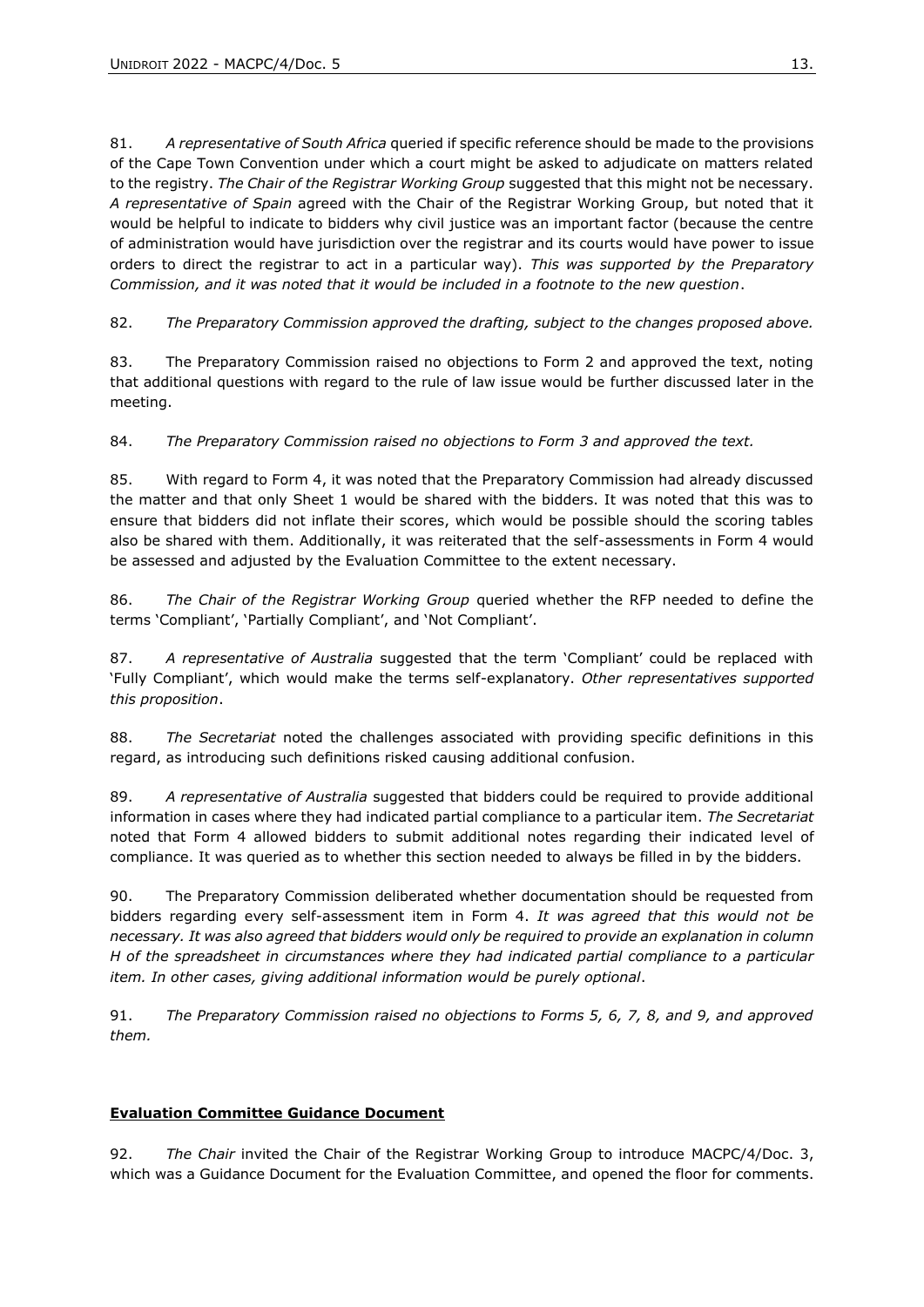93. With regard to Part III of the document, and in particular with regard to the publication of clarifications to the RFP, *the representative of Spain*, *as well as others*, noted inconsistencies between the deadlines listed in Paragraph 11, and those listed in the RFP. *It was agreed that the deadline to request clarifications would be set to 15 April 2022 (2 months from publication), and the publication of clarifications to 15 May 2022 (3 months from publication)*.

94. *A representative of Australia* sought clarity on whether the publication of clarifications would be a continuous process, or would all clarifications be published together. It was noted that both approaches were common in procurement best practices. *The Secretariat* noted that the process established for publishing clarifications required the Secretariat to collect all requests for clarifications from the prospective bidders, prepare a draft response, share it with the Registrar Working Group for comments and approval, and thereafter publish them together on the UNIDROIT website. *This process was supported by the Preparatory Commission*.

95. With regard to Part IV of the document, it was queried by a *representative of Australia* as to whether the Evaluation Committee should be given the discretion to determine whether the stratified or unstratified scorecard be used to determine the technical scores, rather than using the fixed number of 12 bids to determine which scorecard would be used. *A representative of Spain* supported this approach, whereas the *Chair of the Registrar Working Group* advised against the approach, as providing too much discretion to the Evaluation Committee would make the process less objective and was not aligned with procurement best practices.

96. *A representative of Australia* queried why 12 bids was the number determined to decide which scorecard was used. It was clarified by the Chair of the *Registrar Working Group* that this was recommended as a sufficiently high number to warrant the use of the unstratified scorecard. It was explained that if less than 12 bids were received, a bracketed approach to scoring the technical compliance to the RFP's requirements would be manageable for the Evaluation Committee.

97. The Preparatory Commission did not agree to making any changes to this section and approved the drafting accordingly.

98. With regard to Part V, *the Chair of the Registrar Working Group* queried whether the Preparatory Commission should have the capacity to approve/adjust the ranking provided in the report submitted to it by the Evaluation Committee. *Several members of the Commission* noted that the Evaluation Committee would make a recommendation to the Preparatory Commission, and that while it was very likely that the Commission would accept this, it would retain the power to disagree with the Evaluation Committee's recommendation without this being expressly mentioned in the Guidance Document.

99. *It was agreed that the Evaluation Committee Guidance document should remain silent on the question of whether the Preparatory Commission could disagree with the ranking provided by the Evaluation Committee. However, it was further agreed that Commission members were invited to provide additional suggestions on the matter prior to the publication of the RFP. It was also reiterated that the Preparatory Commission could invite the members of the Evaluation Committee to present their findings in making their recommendation.*

100. *The Preparatory Commission approved Annex 1 of MACPC/4/Doc. 3. The Preparatory Commission also approved MACPC/4/Doc. 4, subject to a non-substantive review by the Secretariat.*

101. *The Preparatory Commission approved the draft RFP for publication, subject to the changes approved at the session, and a final non-substantive review by the Secretariat.* 

102. *The Preparatory Commission approved the creation of an Evaluation Committee to evaluate the bids received and directed the Secretariat to commence the necessary preparations.*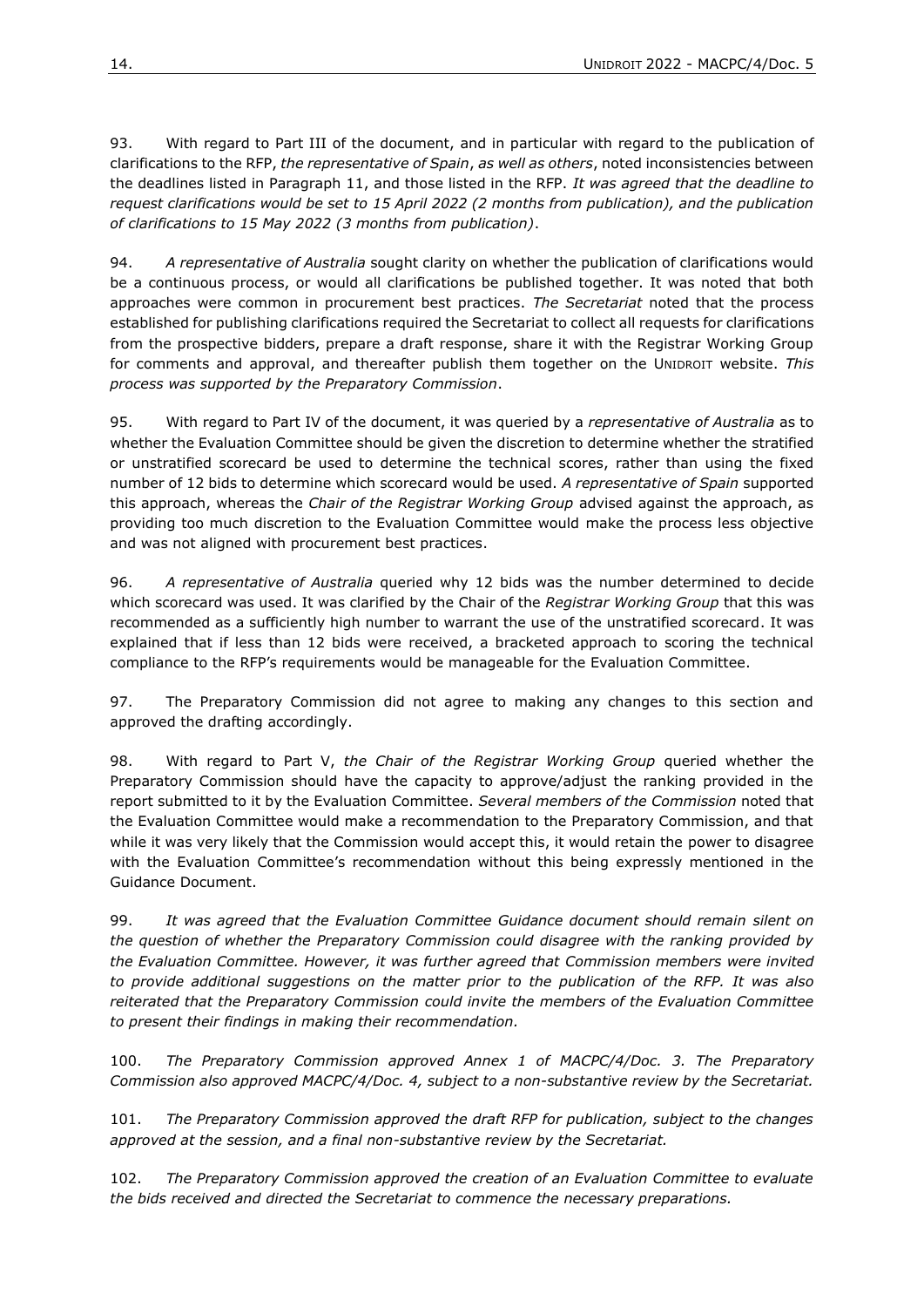#### <span id="page-14-0"></span>**Item No. 6 Timetable and planning of further work**

103. *The Secretariat* informed the Commission of its proposed timeline for future work. The Secretariat explained that it would put its best effort to adhere to the timelines established in the RFP and Evaluation Committee Guidance Document, which would require the RFP to be published on 15 February. The Secretariat noted that the dates for the Commission's fifth session could not be fully confirmed until the RFP was published and would likely be scheduled in late September or early October.

104. *The Secretary-General* requested that the Commission grant the Secretariat some flexibility in relation to (i) the specific date that the RFP would be published and (ii) the dates for the Commission's fifth session. It was explained that while the Secretariat would do its best to publish the RFP on 15 February and hold the Commission's fifth session in September, it might be necessary to slightly delay both due to a variety of unforeseeable factors.

105. *A representative of the United States* thanked the Secretariat for the preparation of the detailed and streamlined RFP process timeline. It was suggested that it would be useful for the Secretariat to provide an integrated timeline at a future session which also incorporated the other matters within the Supervisory Authority's purview, including (i) the appointment of a Supervisory Authority and (ii) progress towards States ratifying the implementing the Protocol. It was noted that an integrated timeline and approach would assist in ensuring that the MAC Protocol would enter into force as soon as possible. The representative concluded by calling on all Preparatory Commission members to consider encouraging their governments to adopt the MAC Protocol.

106. *The Secretary-General* confirmed that the Secretariat would endeavour to keep the Commission informed of events related to the implementation of the MAC Protocol, including the EU signature process. It was noted that in advance of the Commission's fifth session a detailed report would be provided regarding the Governing Council's Supervisory Authority discussion. It was noted that the Secretariat was working individually with States in relation to signatures and ratifications.

107. *The Commission requested that the Secretariat propose a date for the Commission's fifth session once the Request for Proposals had been published.* 

#### <span id="page-14-1"></span>**Item No. 7 Any other business**

108. *The Chair* opened the floor for any other business.

109. *The Secretary-General* noted that during the RFP process it was possible that issues might arise that would require the Preparatory Commission's consideration but would be relatively simple or straightforward to resolve. Under such circumstances, the *Secretary-General* suggested that it would be useful for the Commission to have a process by which they could adopt decisions by way of a written procedure without the need to convene a formal meeting. It was explained that such an approach was consistent with the approach used by the UNIDROIT Governing Council and the Luxembourg Rail Protocol Preparatory Commission. The Secretary-General explained that the Commission members would retain the right to request that a Commission meeting be convened to discuss a specific issue raised via written procedure. It was suggested that this approach would grant the Secretariat the necessary flexibility to ensure that the RFP process would be completed as efficiently as possible. The Secretary-General concluded that the Secretariat would be willing to provide the Commission with a formal document outlining the proposed written acceptance procedure which could then be considered and approved by the Commission intersessionally.

110. *A representative of Ireland* noted that Ireland would be agreeable in principle to the proposed approach but would need to see the specific details. The representative cautioned that it would be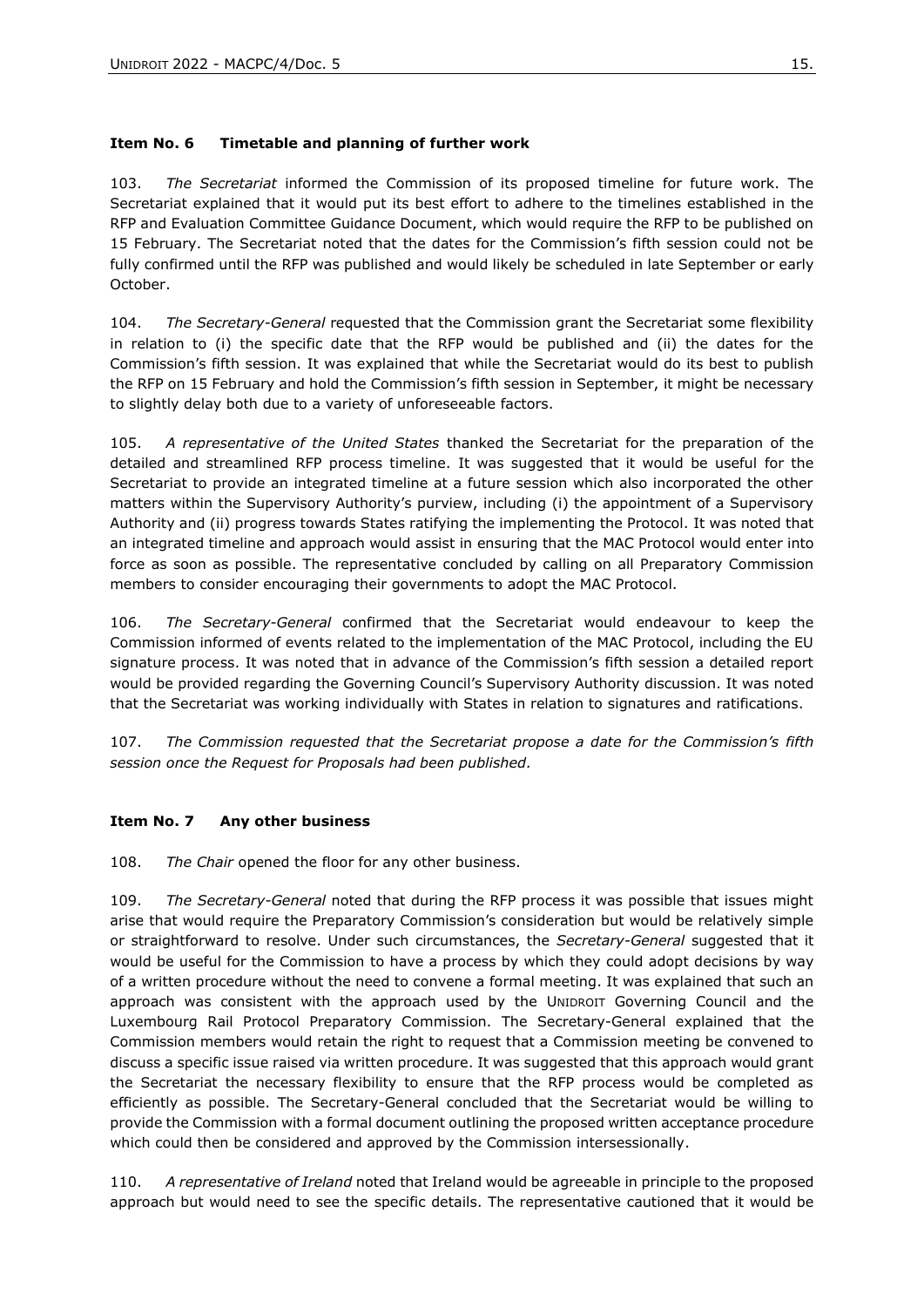important to provide Preparatory Commission members sufficient time to make decisions by correspondence.

111. *The Preparatory Commission requested that the Secretariat provide it with a proposal to establish a process under which the Commission could make certain decisions via a written procedure without convening a formal meeting. The Commission agreed that, should the Commission support the proposal, the proposal could be approved via correspondence without the need to convene a meeting.* 

112. *The Secretary-General* expressed thanks to the experts from the United States, Australia, Ireland and Japan who dedicated large amounts of time to developing the RFP and the Evaluation Committee Guidance Document. He further thanked the Chair of the Registrar Working Group Dr Ole Boger for his excellent leadership and tireless work. Finally, he thanked Mr Hamza Hameed for his extraordinary work supporting the work of the Registrar Working Group and developing the RFP and Evaluation Committee Guidance Document.

113. *The Chair* thanked the Secretariat for providing the documentation for the meeting and thanked the interpreters for interpreting such a technical meeting.

#### <span id="page-15-0"></span>**Item No. 8 Closing of the session**

114. *The Chair* thanked all the participants for their attendance and positive contributions to the discussion.

115. *The Chair closed the fourth session of the Commission.*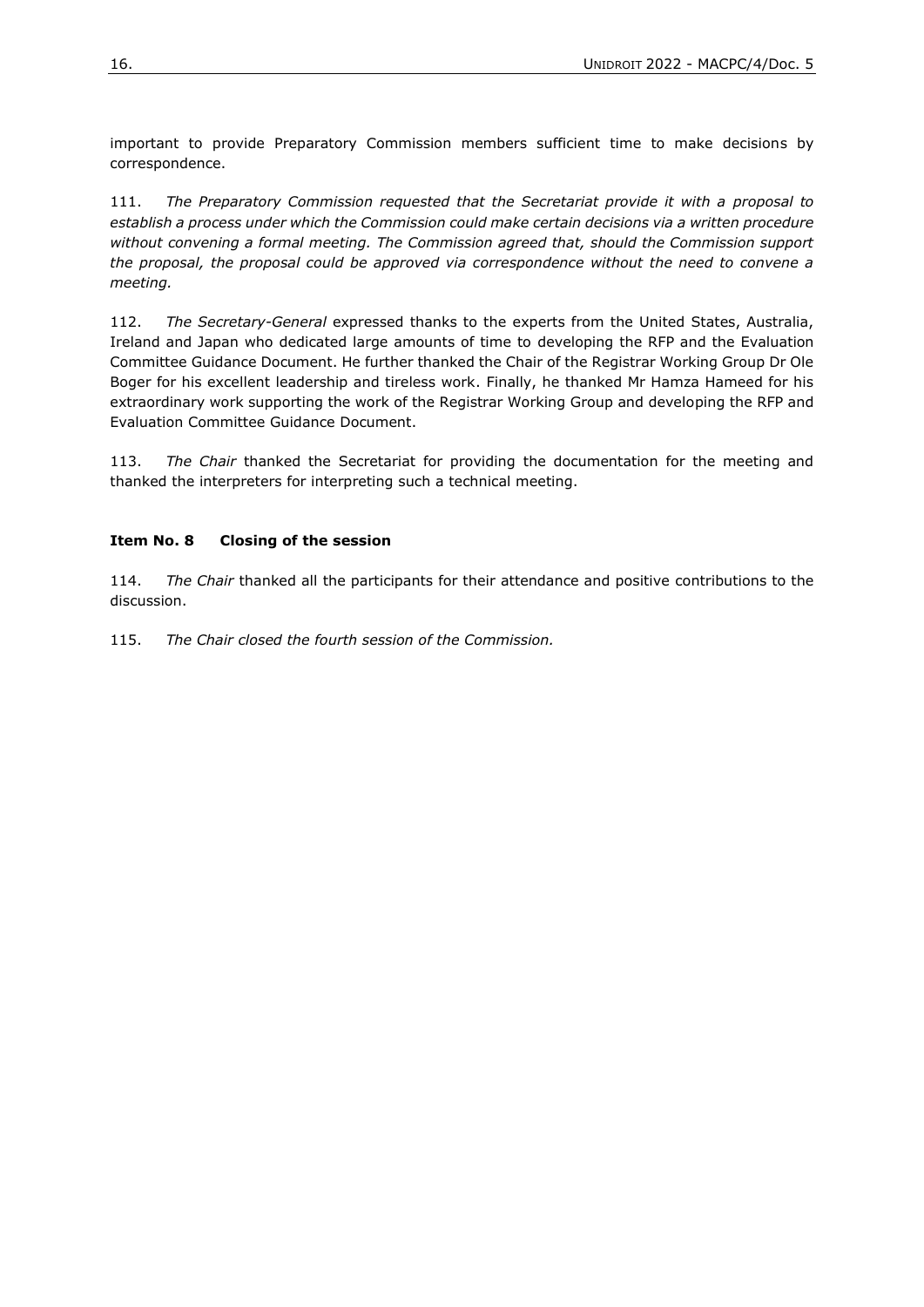## **ANNEX I**

## <span id="page-16-1"></span><span id="page-16-0"></span>**LIST OF PARTICIPANTS** */ LISTE DES PARTICIPANTS*

### **REPRESENTATIVES** */ REPRÉSENTANTS*

### **STATES** */ ÉTATS*

| AUSTRALIA / AUSTRALIE                                             | Mr Dipen MITRA<br>Director<br>Australian Financial Security Authority<br>Mr Bruce WHITTAKER<br>Senior Fellow<br>University of Melbourne         |
|-------------------------------------------------------------------|-------------------------------------------------------------------------------------------------------------------------------------------------|
| CHINA (People's Republic of) /<br>CHINE (République populaire de) | Ms YANG Yuan<br>Deputy General Manager<br>Administrative Affairs Department<br>Credit Reference Center of the People's Bank of<br>China         |
|                                                                   | Ms JIA Haina<br>Deputy General Manager<br>Movable Financing Registration Department<br>Credit Reference Center of the People's Bank of<br>China |
|                                                                   | Ms WANG Yanjie<br>Legal Manager<br>Movables Interest Registry Co.<br>Ltd, Credit Reference Center                                               |
| <b>GERMANY / ALLEMAGNE</b>                                        | Mr Vincent WÄCHTER<br>Legal Officer<br>Federal Ministry of Justice and Consumer Protection                                                      |
| IRELAND / IRLANDE                                                 | Ms Karen CULLEN<br>Head of International Financial Services<br>Department of Finance                                                            |
|                                                                   | Mr Cathal KELLY<br><b>International Finance Services Section</b><br>Department of Finance                                                       |
|                                                                   | Ms Róisín MAGEE<br>Solicitor<br>Legal Services Division<br>Department of Agriculture                                                            |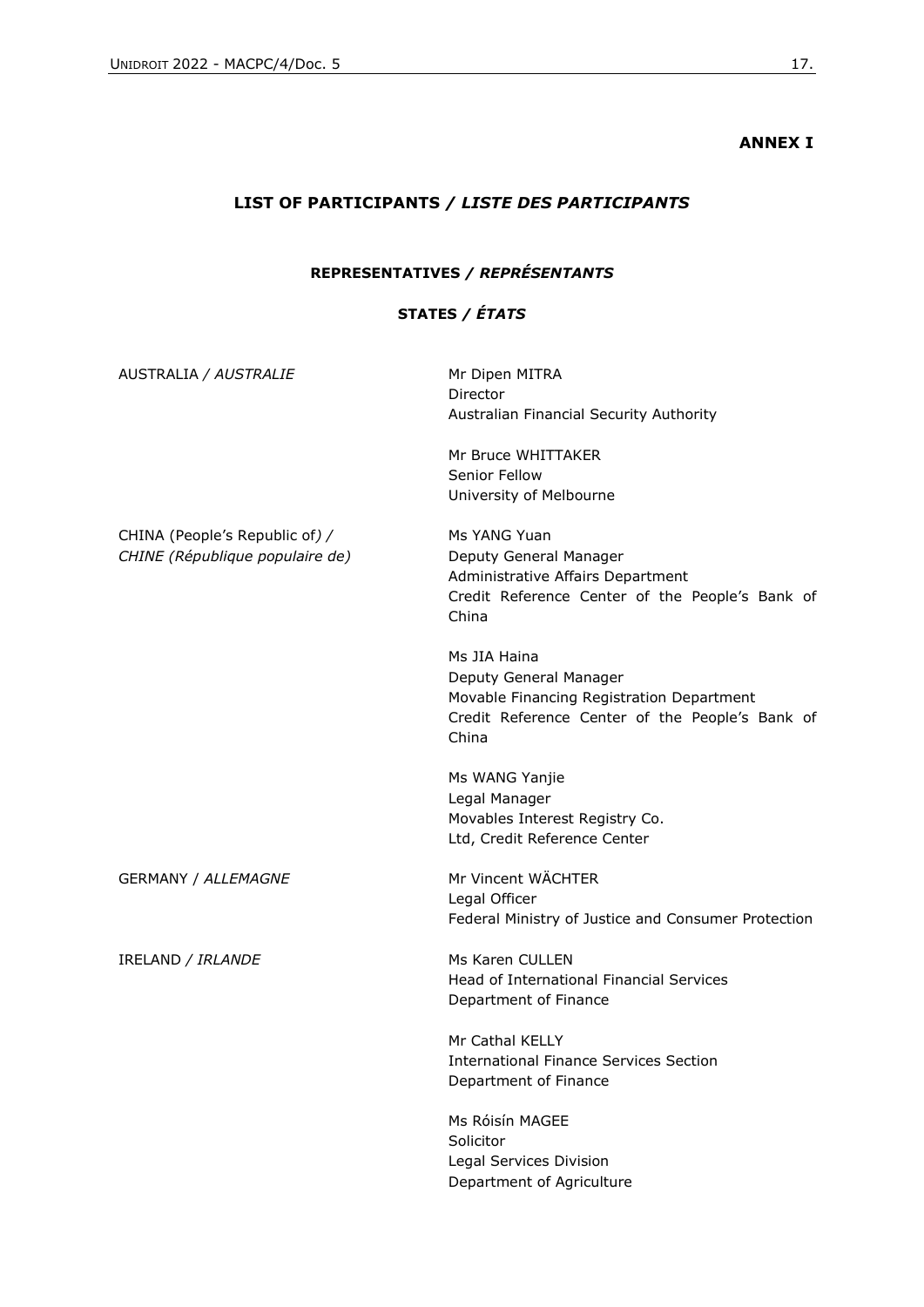| JAPAN / JAPON                                                                                                       | Ms HARA Megumi<br>Professor of Law<br>Gakushuin University                                                                                                                                         |
|---------------------------------------------------------------------------------------------------------------------|----------------------------------------------------------------------------------------------------------------------------------------------------------------------------------------------------|
| PARAGUAY                                                                                                            | Amb. Ines Martinez VALINOTTI<br>Directora General de la Asesoria Juridica de Derecho<br>Internacional<br>Ministerio de Relaciones Exteriores                                                       |
|                                                                                                                     | Ms Lilian ROJAS<br>Tercera Secretaria                                                                                                                                                              |
| REPUBLIC OF THE CONGO /<br>RÉPUBLIQUE DU CONGO                                                                      | M. Pierre OBA<br>Ministre d'État<br>Ministre des industries minières et de la géologie<br>Président du Groupe MAC-Congo<br>Brazzaville                                                             |
|                                                                                                                     | M. Droms EBITA-GAMA<br>Directeur des affaires juridiques au Ministère des<br>affaires étrangères, de la francophonie et des<br>congolais de l'étranger<br>Brazzaville                              |
|                                                                                                                     | M. Romely Trésor Divin APENANGA<br>Directeur des Organisations Internationales et<br>Affaires Spéciales<br>Ministère des Affaires Étrangères, de la<br>Francophonie et des Congolais de l'Étranger |
|                                                                                                                     | M. Grégoire KANDZA<br>Conseiller économique<br>Ambassade du Congo en Italie<br>Rome                                                                                                                |
| SOUTH AFRICA / AFRIQUE DU SUD                                                                                       | Adv André R SMIT<br>State Law Adviser (International Law)<br>Office of the Chief State Law Adviser (International<br>Law)<br>Department of International Relations and<br>Cooperation              |
| SPAIN / ESPAGNE                                                                                                     | Ms Teresa RODRÍGUEZ DE LAS HERAS BALLELL<br>Associate Professor in Commercial Law<br>Departamento de Derecho Privado<br>Universidad Carlos III de Madrid                                           |
| UNITED KINGDOM OF GREAT BRITAIN<br>AND NORTHERN IRELAND /<br>ROYAUME-UNI DE GRANDE BRETAGNE ET<br>D'IRLANDE DU NORD | Ms Louise Joan GULLIFER<br>Rouse Ball Professor of English Law<br>University of Cambridge                                                                                                          |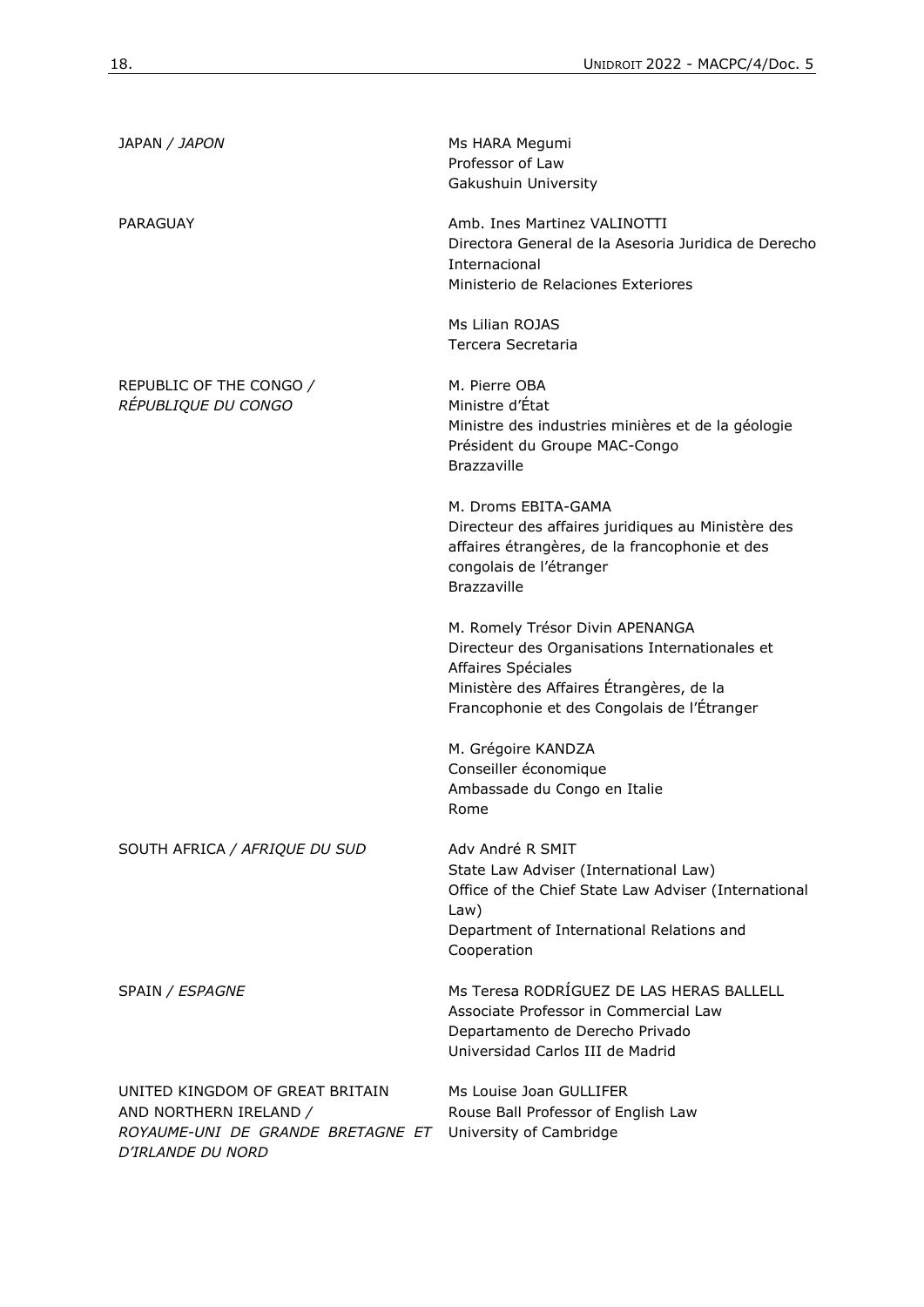UNITED STATES OF AMERICA */ ÉTATS-UNIS D'AMÉRIQUE*

Ms Ifeanyichukwu EGBUNIWE Senior Counsel for Trade Finance, Insurance, and Small Business Export-Import Bank of the United States

Mr Henry GABRIEL Professor of Law Elon University

Ms Karin KIZER Attorney-Advisor for Private International Law Office of the Legal Advisor U.S. Department of State

Mr Pat SWEENEY Supervisor, Machinery Team International Trade Administration U.S. Department of Commerce

Ms Carly SWEET Special Assistant Office of the Procurement Executive U.S. Department of State

Ms Katherine VULTAGGIO Senior Contracting Officer and Advisor Office of the Procurement Executive U.S. Department of State

Ms Alexandra WILSON Attorney-Adviser Office of the Legal Adviser for Buildings and Acquisitions U.S. Department of State

#### **OBSERVERS** */ OBSERVATEURS*

#### **STATES** */ ÉTATS*

MAURITIUS / MAURICE MR Yvan Caril JEAN LOUIS Acting Assistant Solicitor General [Attorney General](https://attorneygeneral.govmu.org/)'s Office

#### **REGIONAL ECONOMIC INTEGRATION ORGANISATION** */ ORGANISATION RÉGIONALE D'INTEGRATION ÉCONOMIQUE*

EUROPEAN UNION */ UNION EUROPÉENNE* Ms Patrizia DE LUCA

Team Leader External Relations and International Cooperation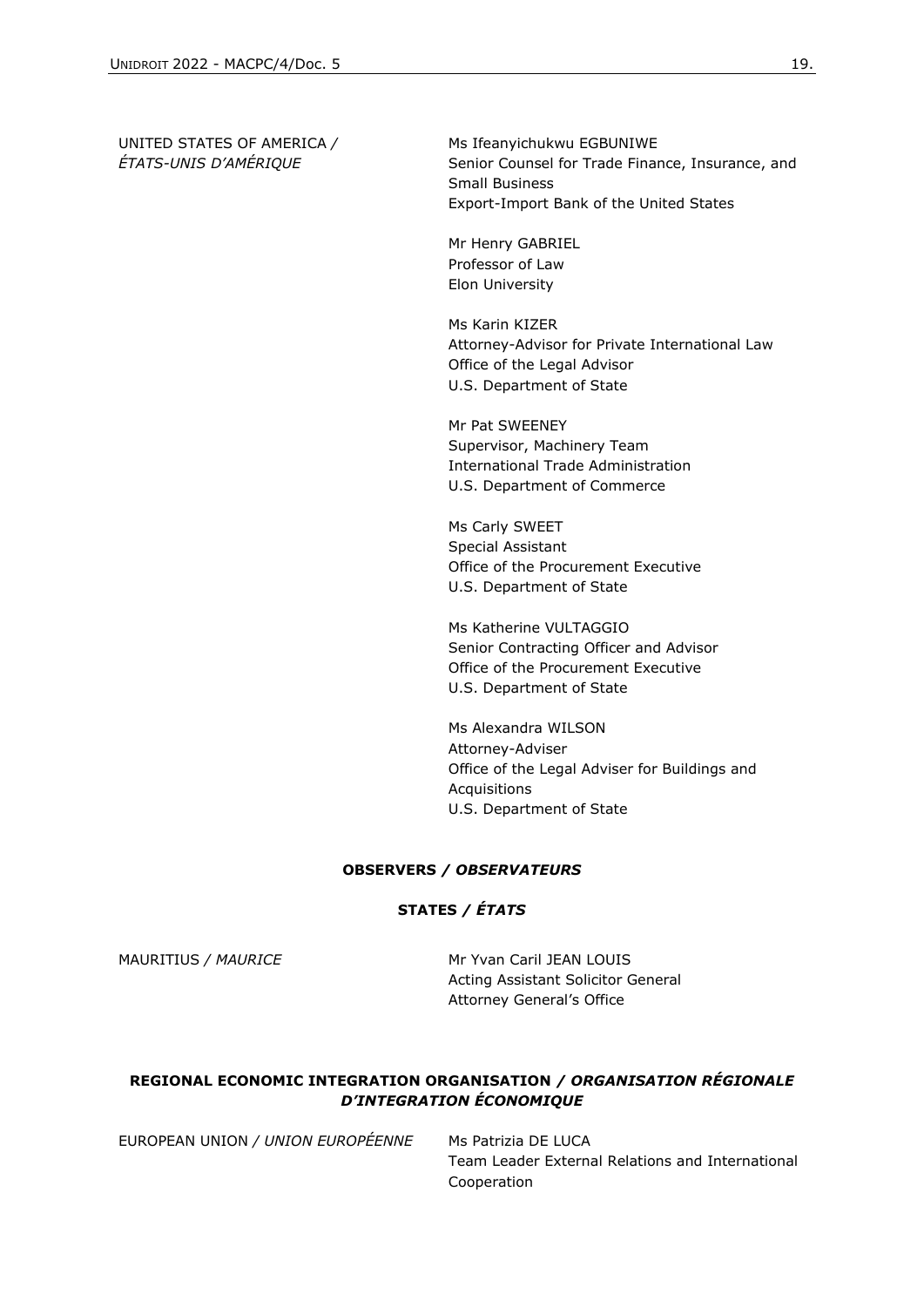#### **INTERNATIONAL NON-GOVERNMENTAL ORGANISATIONS /** *ORGANISATIONS INTERNATIONALES NON-GOUVERNEMENTALES*

| KOZOLCHYK NATIONAL LAW CENTER |  |
|-------------------------------|--|
| (NatLaw)                      |  |

Mr Marek DUBOVEC Executive Director

#### *EX OFFICIO* **OBSERVERS /** *OBSERVATEURS EX OFFICIO*

| <b>RAPPORTEUR</b>                                                                                     | Sir Roy GOODE<br>Emeritus Professor of Law<br>University of Oxford                                                                                                                     |  |  |  |
|-------------------------------------------------------------------------------------------------------|----------------------------------------------------------------------------------------------------------------------------------------------------------------------------------------|--|--|--|
| CHAIRPERSON CREDENTIALS COMMITTEE /<br>PRÉSIDENT DU COMITÉ DE VÉRIFICATION<br><b>DES POUVOIRS</b>     | M. Koffi Rodrigue N'GUESSAN<br>Directeur Général<br>Développement rural et de la maîtrise de l'eau dans<br>le domaine agricole<br>Ministère de l'agriculture et du développement rural |  |  |  |
| CO-CHAIRPERSON OF THE FINAL CLAUSES<br>COMMITTEE / CO-PRÉSIDENT DU COMITÉ<br>DES DISPOSITIONS FINALES | Reverend Mark Winton SMITH (Chair)<br>Deputy Director, Corporate, Insolvency and Easter<br>- Corporate and Insolvency Law Team<br>BEIS Legal Advisers, Government Legal Department     |  |  |  |
| CHAIRPERSON OF THE HS CODES WORKING<br>GROUP / PRÉSIDENT DU GROUPE DE<br>TRAVAIL DES CODES SH         | Mr Ole BÖGER<br>Judge<br>Hanseatic Court of Appeal in Bremen                                                                                                                           |  |  |  |
| <b>AVIARETO</b>                                                                                       | Mr Rob COWAN<br>Managing Director                                                                                                                                                      |  |  |  |
|                                                                                                       | Ms Natalia MURPHY<br>Product Manager                                                                                                                                                   |  |  |  |
|                                                                                                       | Mr Mark RONAN<br>Product Specialist                                                                                                                                                    |  |  |  |
| SECRETARIAT / SECRÉTARIAT                                                                             |                                                                                                                                                                                        |  |  |  |
| INTERNATIONAL INSTITUTE FOR THE<br>UNIFICATION OF PRIVATE LAW /                                       | Mr Ignacio TIRADO<br>Secretary-General                                                                                                                                                 |  |  |  |
| <b>INSTITUT POUR L'UNIFICATION DU DROIT</b><br>PRIVÉ                                                  | Ms Anna VENEZIANO<br>Deputy Secretary-General                                                                                                                                          |  |  |  |
|                                                                                                       | Mr William BRYDIE-WATSON<br>Senior Legal Officer                                                                                                                                       |  |  |  |
|                                                                                                       | Mr Hamza HAMEED<br>Legal Consultant                                                                                                                                                    |  |  |  |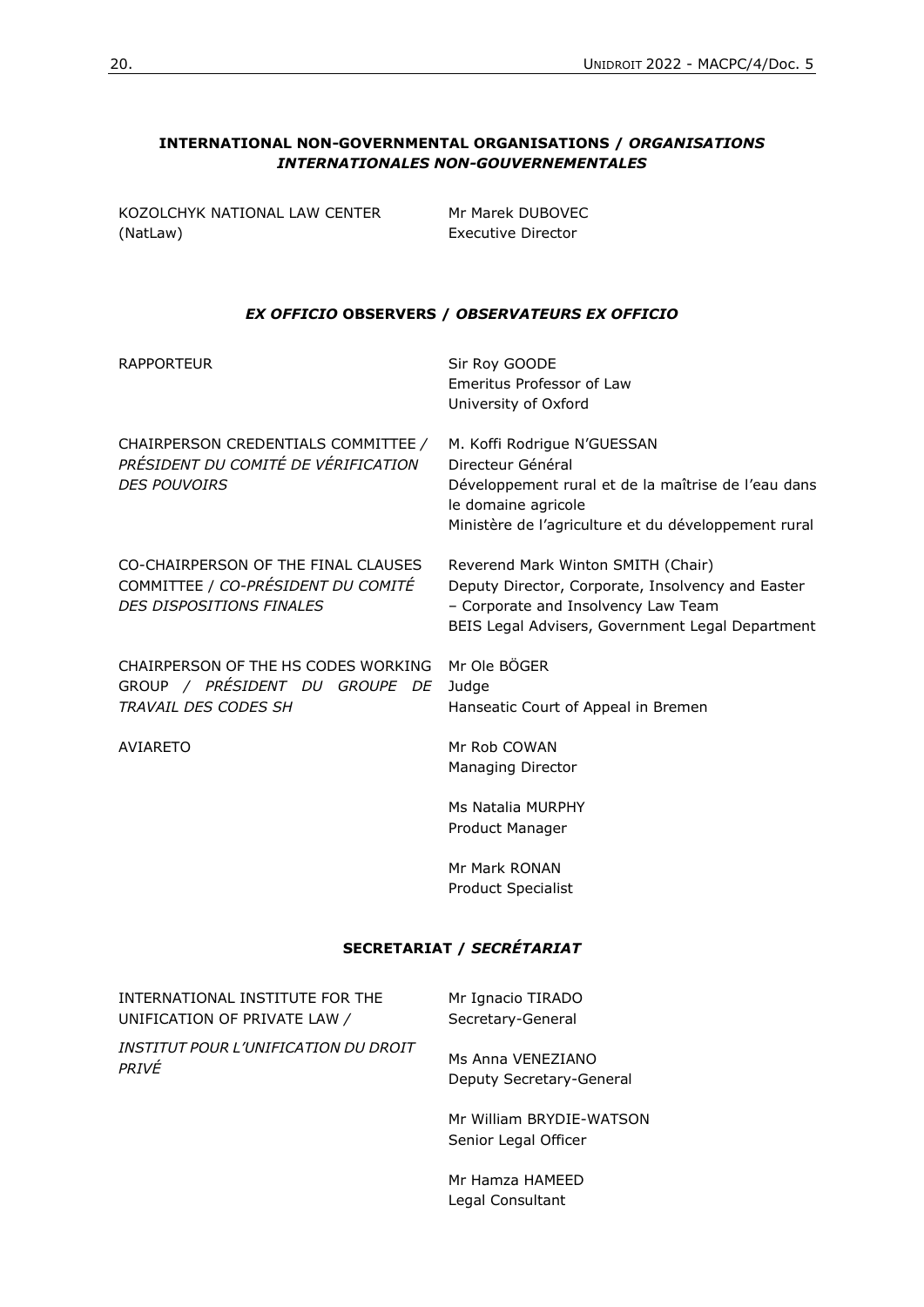Ms Liu CONGHUI Legal Intern